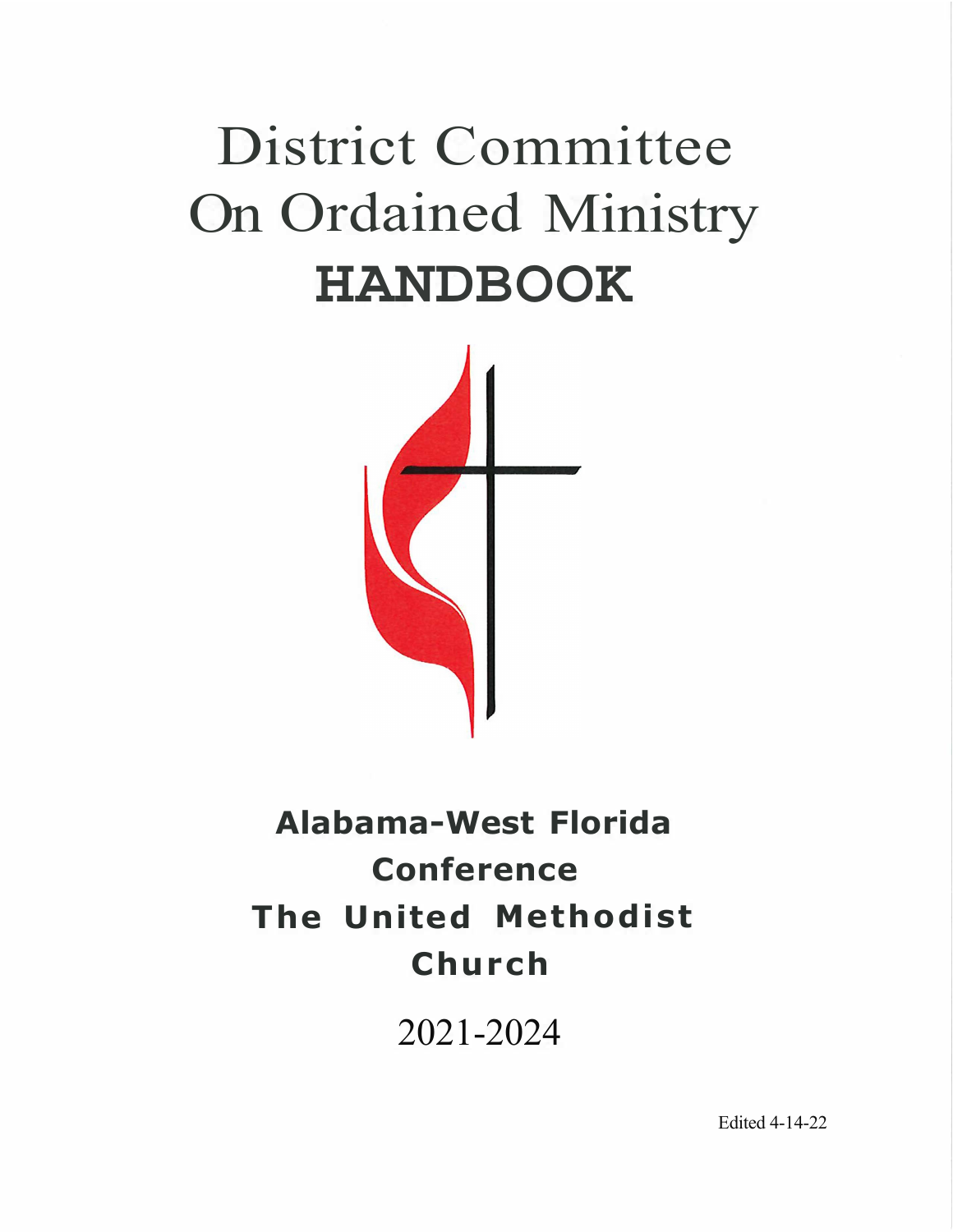## **TABLE OF CONTENTS**

| One Year in the LIfe of a DCOM                               | -1                                                                                                      |
|--------------------------------------------------------------|---------------------------------------------------------------------------------------------------------|
| Organization and Membership of the DCOM                      | 3                                                                                                       |
| Overview: Responsibilities of the DCOM                       | $\overline{4}$                                                                                          |
| Job Descriptions for Officers                                | $5-6$                                                                                                   |
| <b>Interview Guidelines</b>                                  | 7                                                                                                       |
| Instructions for Interviews                                  |                                                                                                         |
| Candidacy Certification for Ordained or Licensed Ministry    | 8                                                                                                       |
| Licensing for Pastoral Ministry (Local Pastor)               | 10                                                                                                      |
| Annual Renewal of Certified Candidacy                        | 11                                                                                                      |
| Annual Local Pastor Continuance                              | $12-13$                                                                                                 |
| Guidelines for Accepting a Candidate from Another Conference | 14                                                                                                      |
| Recommendation for Associate Membership                      | 15                                                                                                      |
| Recommendation for Provisional Membership                    | 16                                                                                                      |
| Recommendation for Reinstatement or Readmission              | 17                                                                                                      |
|                                                              |                                                                                                         |
| Educational Requirements for Provisional Membership AWF      | 18-19                                                                                                   |
| Four Tracks to Conference Membership                         | $\mathfrak{D}$                                                                                          |
| Basic Course of Study Description                            | 21                                                                                                      |
| Advanced Course of Study Description                         | $\mathfrak{D}% _{T}=\mathfrak{D}_{T}\!\left( a,b\right) ,\ \mathfrak{D}_{T}=C_{T}\!\left( a,b\right) ,$ |
| Is God Calling Me to Licensed/Ordained Minishy?              | $23 - 25$                                                                                               |
| Candidacy Checklist                                          | $26-29$                                                                                                 |
| Key Words to Know                                            | $30 - 31$                                                                                               |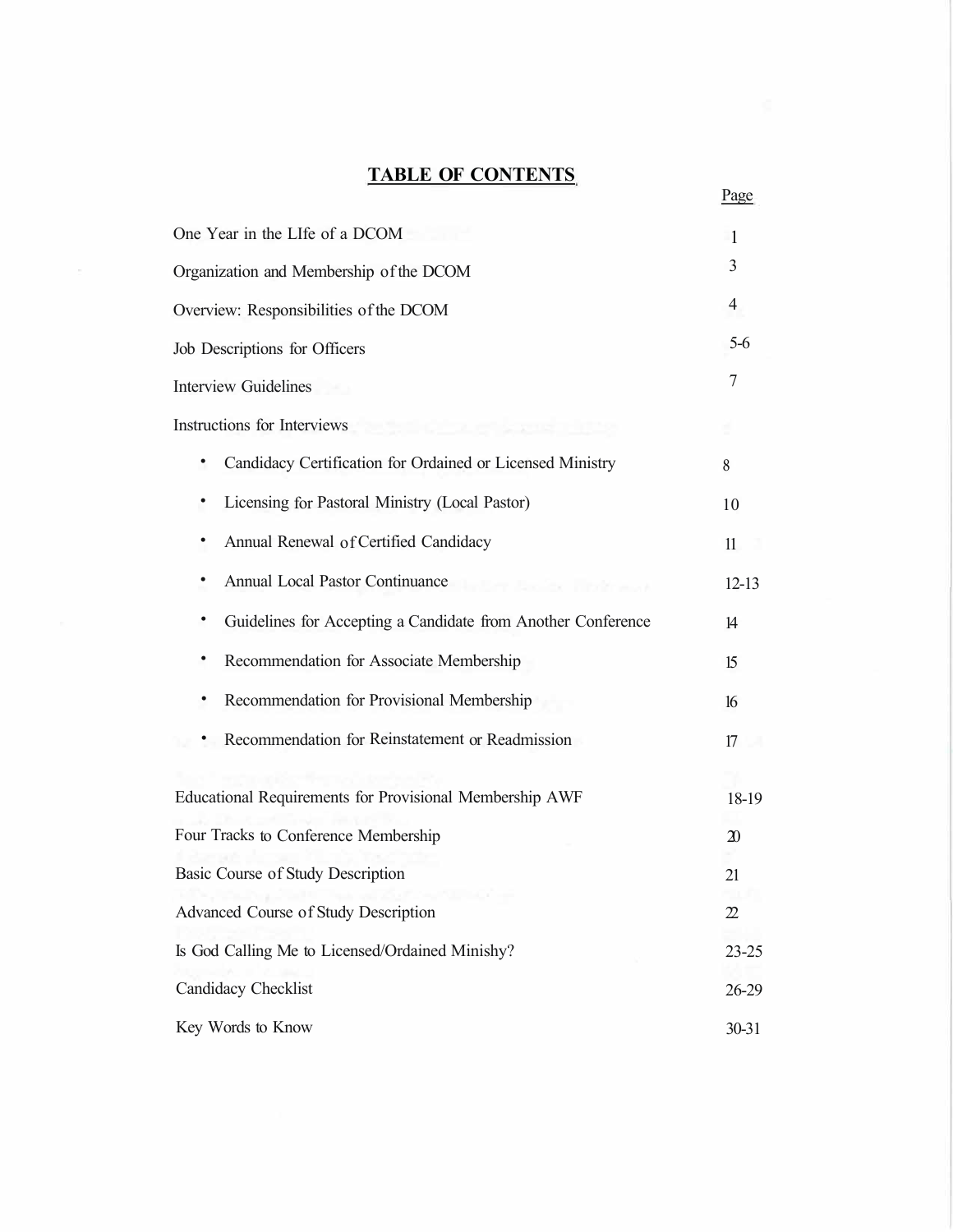#### **One Year in the Life of a District Committee on Ordained Ministry**

#### July – Getting Organized

Who is on the district committee? List and review clergy and candidates Match local pastors with clergy mentors (give names to OMS) Review important dates and set schedule for year Discuss recruiting/enlistment strategies – Ministry Sunday Schedule Introductory Interviews, if needed

#### August – Provisional and Associate Preparation

Interviews – Conference Board is looking for **readiness for ministry** Readiness is evaluated in four areas: call, theology, personal growth and practice Review educational requirements with candidate carefully

Ask questions that would integrate their theology with their practice of ministry Does the candidate understand the difference between Deacon and Elder tracks? Letter from the district chair is a critical part of the candidate's files

## **\*DCOM Fall Report due to Office of Ministerial Services by October 1st. \*\* Provisional and Associate Member Recommendations are due by September 15th.**

Action Required: Written ballot; 3/4 majority vote.

Criteria: Areas of developing competencies; academic background; consider field education experiences, internships, other practice of ministry experience; review how theological understanding has evolved since certification; carefully review educational requirements.

#### November/December - Candidacy Certification

Looking for **fitness for ministry**  Review the candidacy checklist to make sure all requirements are complete Candidacy mentor letter should be included Look for evidence of a clear call to ministry Explore leadership experiences Educational requirements should be carefully reviewed and discussed Member of a UM church for two years with at least one year in leadership Psychological Assessment report completed and discussed Background and Credit Checks completed Recommended by candidate's home church Registered for local licensing school (if needed and projected and appointment)

Action Required: Individual written ballot; 3/4 majority required to certify.

Criteria: Spiritual fitness, psychological fitness, physical fitness, and potential for effectiveness.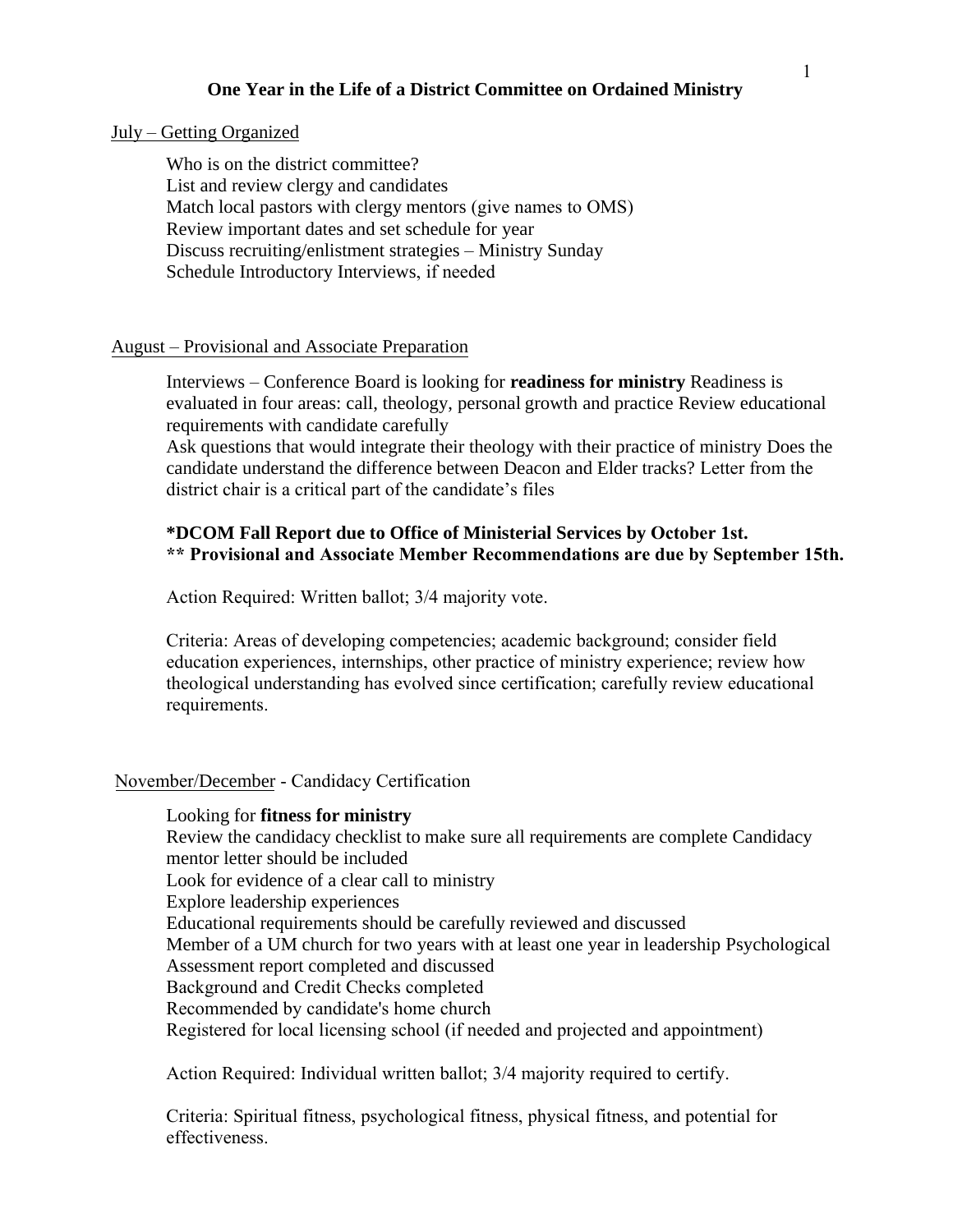**January/February** - Local Pastor Approval, Continuance & Continuing Certified Candidacy Interviews.

Looking for **satisfactory progress** in studies and performance \*Local Pastor Mentor letter should be included \*Course of Study transcripts should be brought. Look for areas of strength and areas of growth during interviews How did you empower the laity over the past year? What are the plans for the candidate's future?

Action Required: 3/4 majority vote with recommendation required to speicify full time local pastor, part time local pastor, or student local pastor (note that student local pastor is only for those students from other annual conferences not in the candidacy studies in the AWF Conference). Once voted on and approved for the first time, the candidate must register for and complete Licensing school. **Remember that licensing is dependent upon the person receiving an appointment in the AWF Conference.**

Criteria: Spiritual fitness, readiness for ministry, psychological fitness, physical fitness, potential for effectiveness.

#### **March and ongoing – Candidacy Certification**

Looking for fitness for ministry Review the candidacy checklist to make sure all requirements are complete Candidacy mentor letter should be included Look for evidence of a clear call to ministry Explore leadership experiences Educational requirements should be carefully reviewed and discussed Member of a UM church for two years with at least one year in leadership Psychological Assessment report completed and discussed Background and Credit Checks completed Recommended by candidate's home church Registered for local licensing school (if needed and projected and appointment)

#### **\*DCOM Spring Report due to Office of Ministerial Services by Aprii 1.**

Action Required: Individual written ballot; 3/4 majority required to certify.

Criteria: Spiritual fitness, psychological fitness, physical fitness, and potential for effectiveness.

#### Christmas Break/ Summer Break

Interview candidates home from school if not already interviewed during other meetings. These may be done via Zoom to accomodate those living far away and reduce the number of meetings.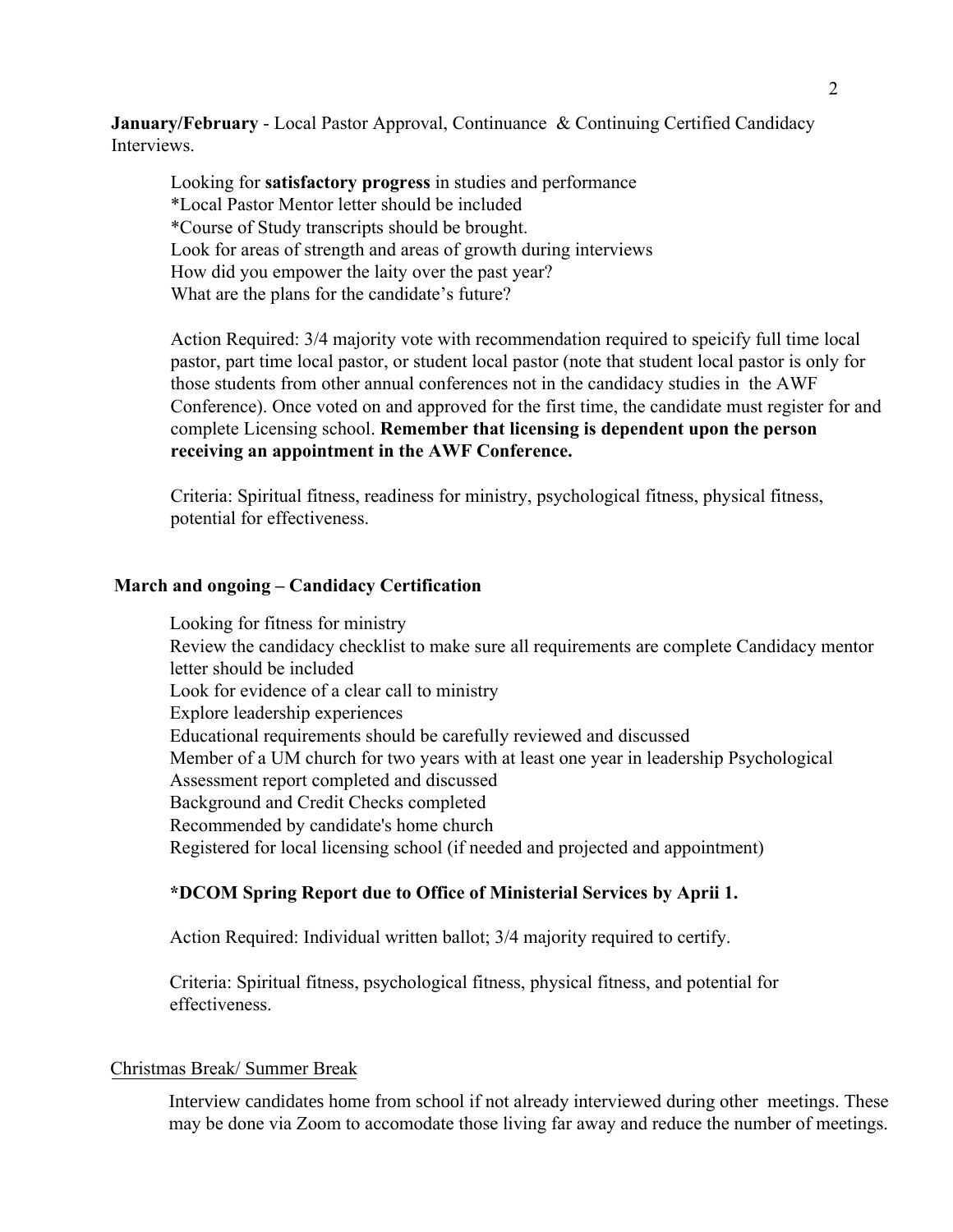## **The District Committee on Ordained Ministry**

Alabama-West Florida Conference

#### **Amenability**

The district conunittee on ordained ministry shall be amenable to the annual conference through the Board of Ordained Ministry (il666). All actions are *reco111111endatio11s* to the Board of Ordained Ministry and shall be reported to the Board through the "Action Report Form" by the district conunittee registrar.

#### **Responsibilities**

The DCOM is responsible for the following actions:

- l. Recommendation for certification as a candidate for licensed or ordained ministry (Fitness for Ministry)
- 2. Reconunendation for licensing for pastoral ministty (Fitness for Ministt·y)
- 3. Recommendation for Associate Membership prior to interviews with the Board of Ordained Ministry (Effectiveness in Ministty)
- 4. Reconunendation for Provisional Membership prior to interviews with the Board of Ordained Ministry (Readiness for Ministry)
- 5. Recommendation for Readmission to Conference Membership prior to interview with the Board of Ordained Ministt-y.
- 6. Annual review of supply pastors serving in the district.
- 7. Certify persons as Certified Lay Ministers (CLM)

In addition, the district committee on ordained ministt y shall aid the local church in the process of enlisting persons for ordained minishy as deacon or elder or for service as a local pastor, encourage persons to enter the candidacy program, and maintain a list of all candidates under its care.

#### **Membership**

- A representative f<sup>t</sup>om the Board of Ordained Minishy, named by the board after consultation with the district superintendent, who may be named chairperson.
- The district superintendent, who shall not be the chairperson
- At least three professing members of local churches
- At least six other clergy in the district. The clergy shall include elders and deacons, and where possible, women and ethnic clergy, a deacon or elder who is age 35 or younger, an associate member, and may include one local pastor who has completed the Course of Study.
- These persons shall be nominated annually by the district superintendent in consultation with the chairperson or executive conm1ittee of the Board of Ordained Ministry and approved by the amrnal conference.
- All persons named to the district committee on ordained ministty shall be members with vote.
- Interim vacancies are filled by the district superintendent.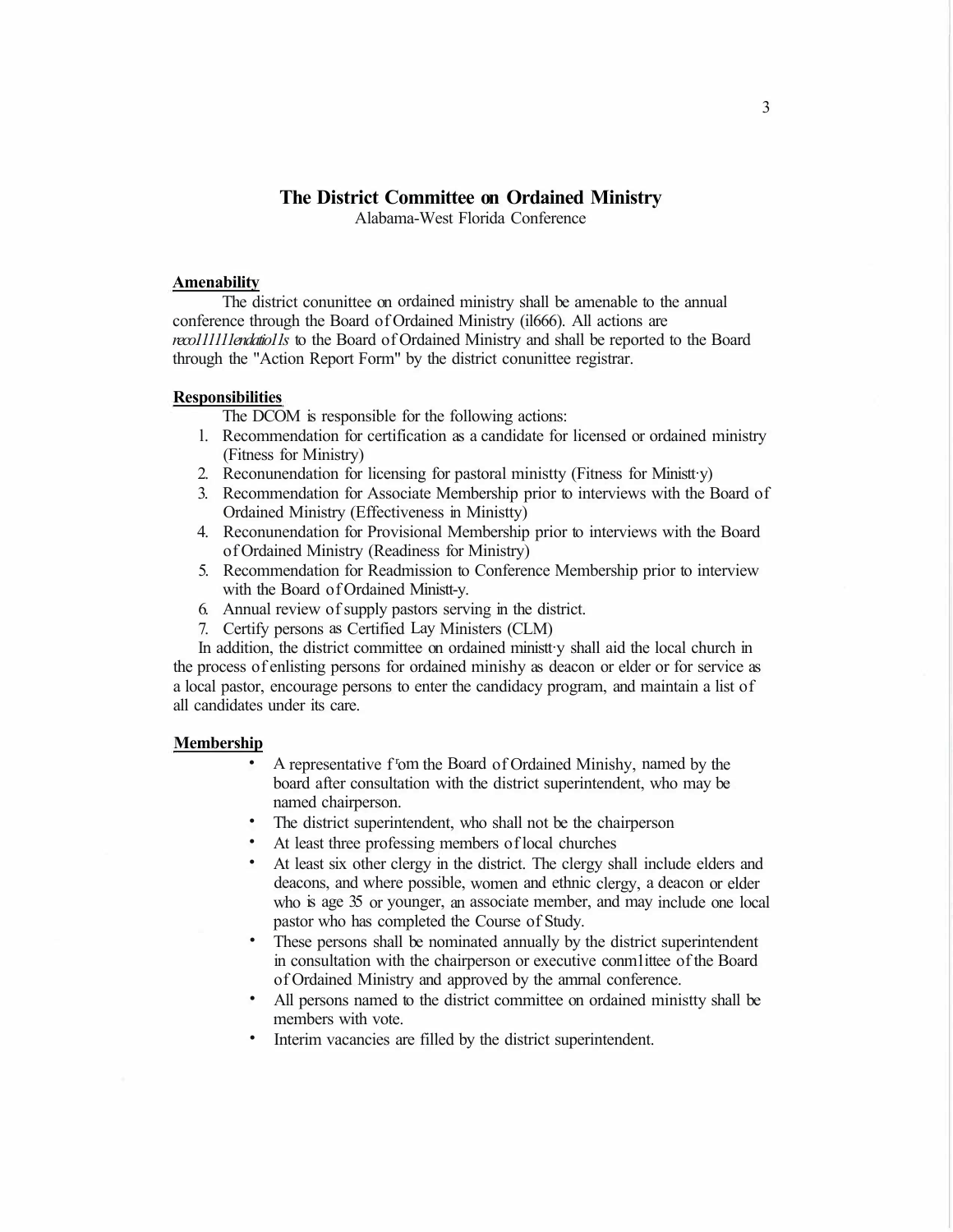#### **OVERVIEW: ROLE OF THE DCOM**

#### Enlistment

Interviews

- A. Candidacy Certification: Fitness for Ministry
	- Spirihial fitness<br>• Psychological fi
	- Psychological fitness
	- Physical fitness
	- Potential for effectiveness

#### **Interviews are required at these points:**

- 1. *Certification Interview* following completion of all steps for certification
- 2. Annual interview renewal of certified candidacy
- B. Licensed Local Pastor: Annual License for Pastoral Ministry
	- Fitness issues
	- Readiness issues

1. Recommendation for licensing and conference relationship (full-time

- local pastor, part-time local pastor, and sh1dents appointed as local pastors)
	- 2. Annual renewal of the license for pastoral ministry
- C. Associate Membership: Effectiveness in Ministiy
	- Assess areas of developing competency
	- Review academic background
	- Consider current practice of ministry
	- How has theological understanding evolved since licensing?
- D. Provisional Membership: Readiness for Ministry
	- Assess areas of developing competency
	- Review academic background
	- Consider field education experiences, internships, other practice of ministry experiences
	- How has theological understanding evolved since certification?
- E. Readmission to Conference Membership
	- Be in touch immediately upon such a request with the Office of Ministerial Services prior to any of these interviews.
	- 1. From honorable location
	- 2. From administrative location
	- 3. From those who previously withdrew f <sup>r</sup>om the ministerial office
	- 4. From discontinuance as a certified candidate or local pastor
- F. Supply Pastors
	- Annual interview with supply pastors
- G. Certified Lay Ministers
	- Certify persons who are qualified and trained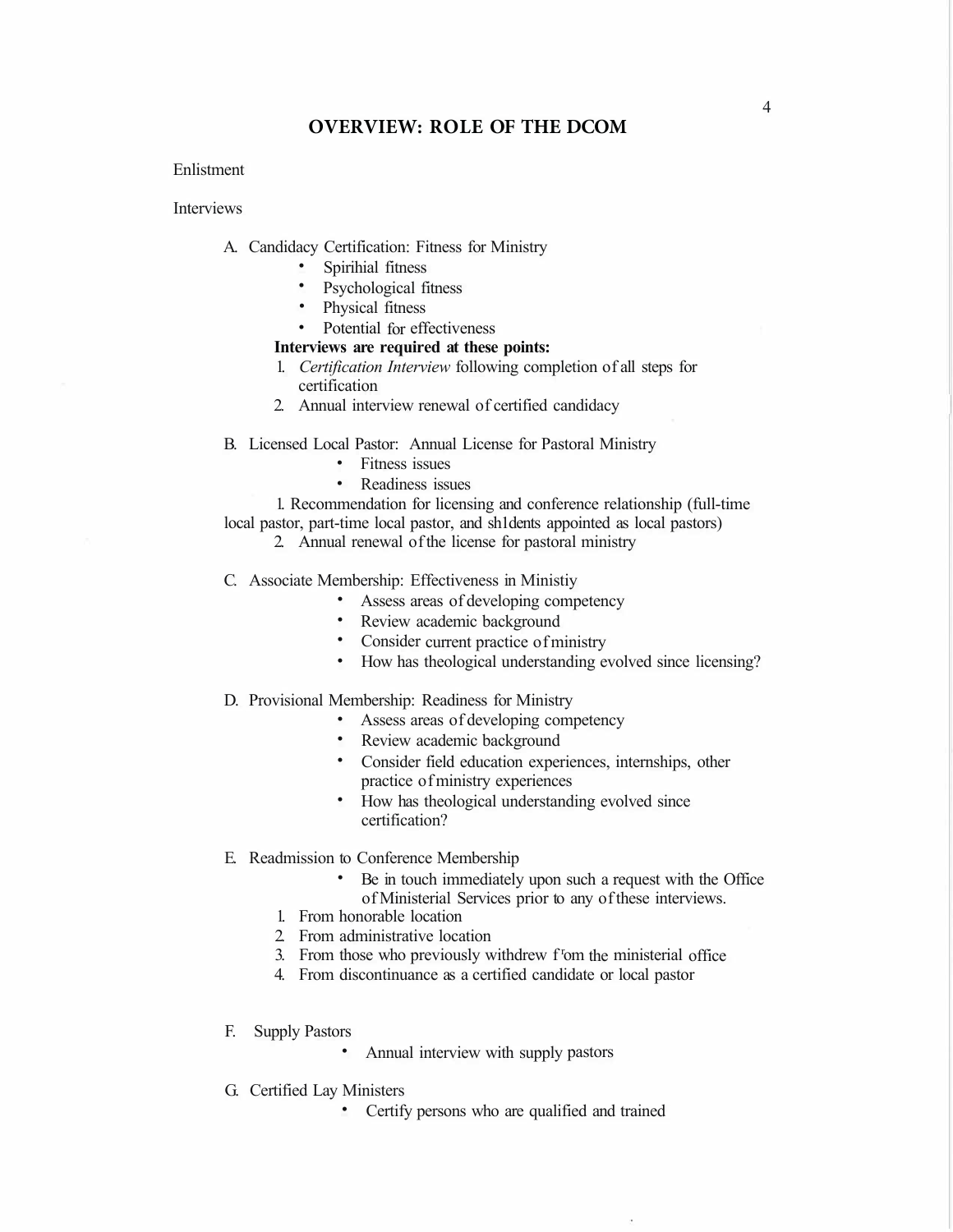## **DCOM LEADERSHIP JOB DESCRIPTIONS**

#### **District Superintendent**

- Receives letter from potential candidate with a statement of call and request for admission to the candidacy program. (Copy also goes to DCOM chair)
- District Superintendent recommends potential candidate attend the candidacy retreat. DS notifies by email the Office of Ministerial Services with the candidates' name, address, cell phone number, and email address.
- Presides at Charge Conference where candidates are voted on.
- Nominates District Committee on Ordained Ministry members and leaders.
- Obtains from former district the files of candidates and local pastors moving to the district.
- Reviews the Business of the Annual Conference Questions to make sure all certified candidates and licensed local pastors are listed.

#### **Chairperson**

- Sets date and place for meetings.
- Receives copies of letters to District Superintendent from potential candidates
- Schedules *Certification Interviews* with candidates who have completed the candidacy retreat and group mentoring successfully and submitted all required documents. These interviews should be scheduled in a timely fashion. All documents are due prior to the interview.
- Writes letter to each candidate regarding the results of the interview and recommended action with a copy in the candidate's file.
- Sets the agenda and presides at the meetings.
- Makes sure that all DCOM leaders are following through on their responsibilities.
- Makes sure that the DCOM interviews candidates at the appropriate time with the appropriate documents in hand.

#### **Secretary**

- Sends meeting notices, if not done by the chair.
- Records and sends minutes of the meetings to the DCOM members and to the Office of Ministerial Services.
- Keeps a file of all DCOM minutes (in the district office).

#### **Registrar**

- Tracks all candidates.
- Maintains the official file for each candidate. Original files are to be scanned into eBridge. A "Candidacy File Checklist" or "Local Pastor's File Checklist" shall be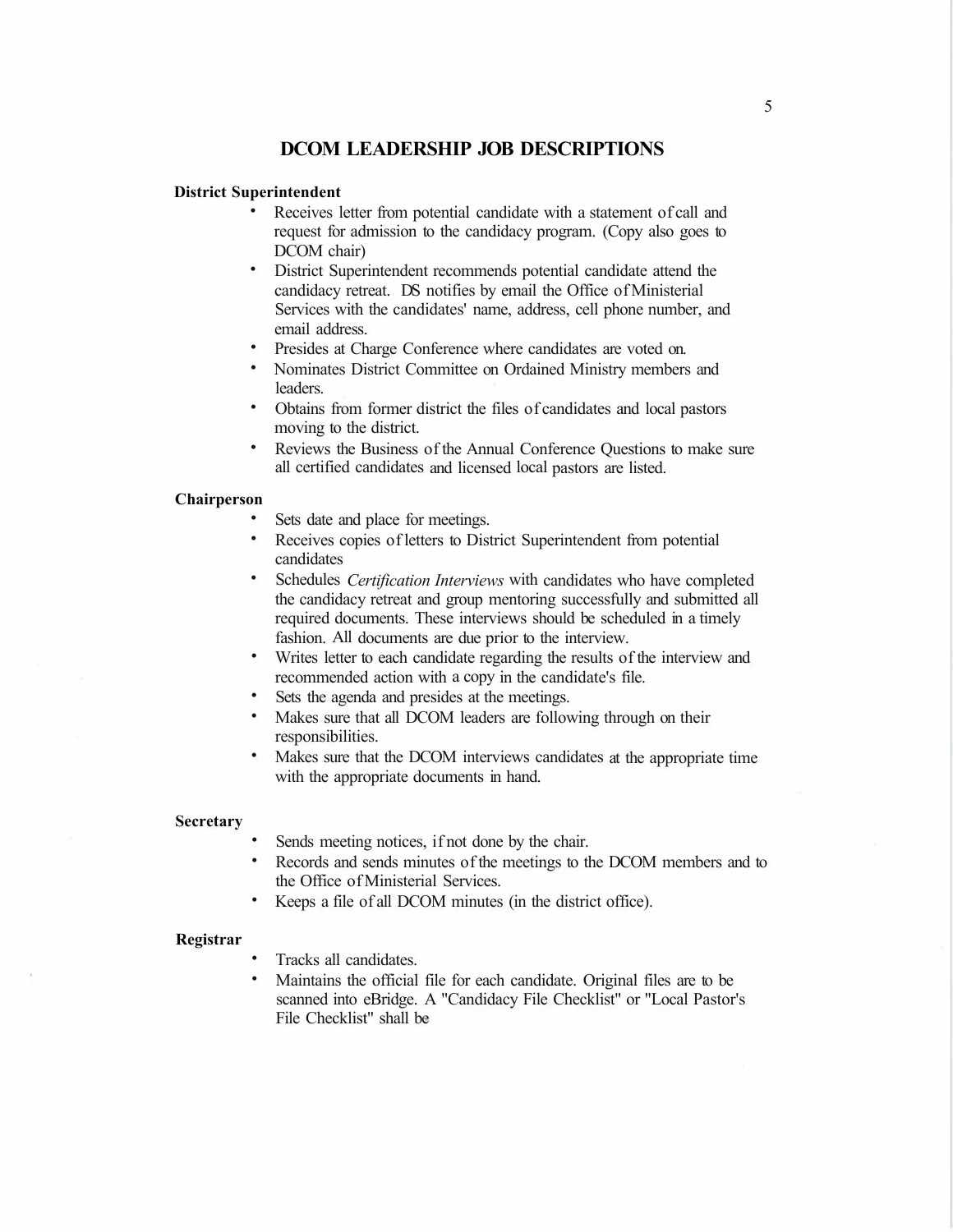used to keep a record of documents in each candidate's file. Record keeping procedures shall be governed by the "guidelines for Keeping Ordained Clergy and Diaconal Ministry Personnel Records in the United Methodist Church", prepared by GCFA.

- Uses the DCOM Action Report Form to record and report to the Board of Ordained Minishy all actions of the DCOM. Keeps a copy of this Action Report Form in the candidate's file.
- Makes sure that all paperwork is in the file prior to a candidate's interview.
- Makes sure that the candidate's and local pastor's file is complete (see file contents checklist).
- Works with the dish·ict superintendent to review the Business of the Annual Conference Questions.

#### **Board of Ordained Ministry Representative**

- Receives the psychological assessment report on candidates f<sup>r</sup>om the Office of Ministerial Services and assists the DCOM in reviewing the psychological assessments (see guidelines) prior to the interview for candidacy certification.
- Receives the expanded background check report on candidates and assists the DCOM in reviewing prior to the interview for candidacy certification.
- Receives the medical report on candidates and assists the DCOM in reviewing prior to the interview for candidacy certification.
- Exchanges questions and information between the District Committee and the Board of Ordained Ministry.
- Leads the DCOM in enlistment strategies.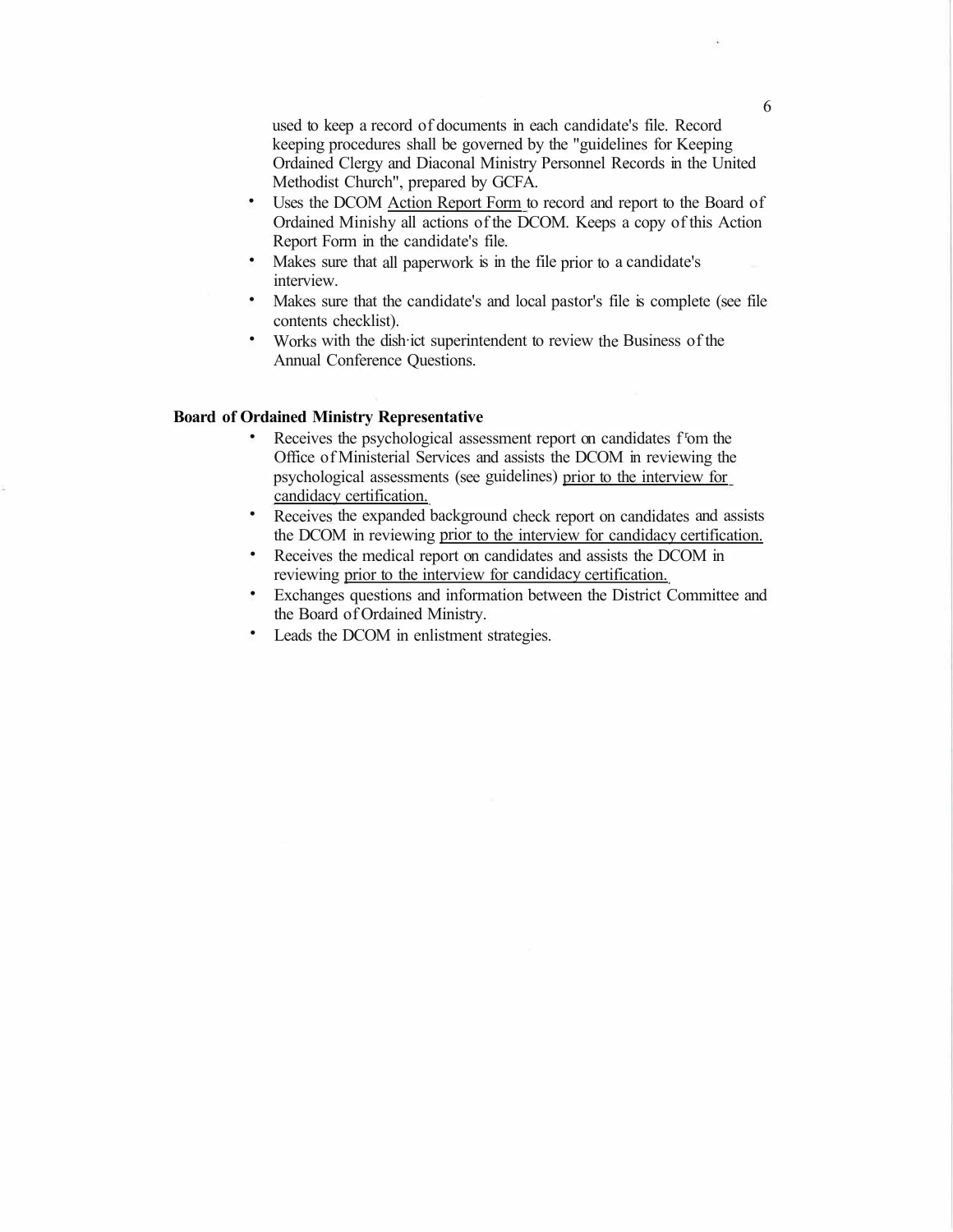#### **DCOM INTERVIEW GUIDELINES**

Guidelines for preparing for an interview

- Allow thirty minutes ahead of each interview to review the file, the written documents, and the psychological assessment. Discuss concerns and issues that need to be addressed in the interview.
- Decide on the most important questions and who will ask each question (do not have the chair or one person ask all the questions).
- Decide on the size of the interview group. DCOM can subdivide for most interviews and then report back a recommendation to total committee for final decision.
- Make sure all items are in the file prior to the interview.
- Decide how long the interview will be.

#### Role of the Chair

- Make sure that prior to scheduling an interview, the necessary papers have been submitted and the psychological assessment is in the file.
- Welcome the candidate to the interview and introduce by name and church to the DCOM. State the purpose of the interview (Certification Interview, for recommendation for probationaiy or associate membership, etc.)
- Ask members of the DCOM to introduce themselves.
- Ask someone to begin with a prayer.
- State the time available for the interview and be the timekeeper.
- The chair may want to ask the first question. A possible first question might be: "Tell us about yourself, your sense of call, and where God is leading you."
- Be careful to involve the members of your committee in asking the questions. After the first question, the chair should focus on process and time keeping rather than asking questions.
- Ask someone to close with prayer.

#### **Things** to **remember**

- Decide how to begin the interview. Do not begin with the psychological assessment.
- Remember that the mentor, if present, may not speak in the interview.
- The candidate does most of the talking.
- Do not allow other committee members to answer questions or to engage in an argument or discussion with the candidate. This is not a therapy session.
- Recommendations should be determined by the whole committee after the interview, rather than individual committee members offering advice during the interview, and must be put in writing.
- Decide how the decision of the DCOM will be communicated: having the candidate wait in the hall vs. a phone call. A letter must be sent following the DCOM meeting stating the decision of the DCOM.
- Evaluate the interview. What was effective in the interview? What would we do differently next time? Were any questions asked that were inappropriate? Remember the distinctions between candidates on the elder track and the deacon track. Ask appropriate questions.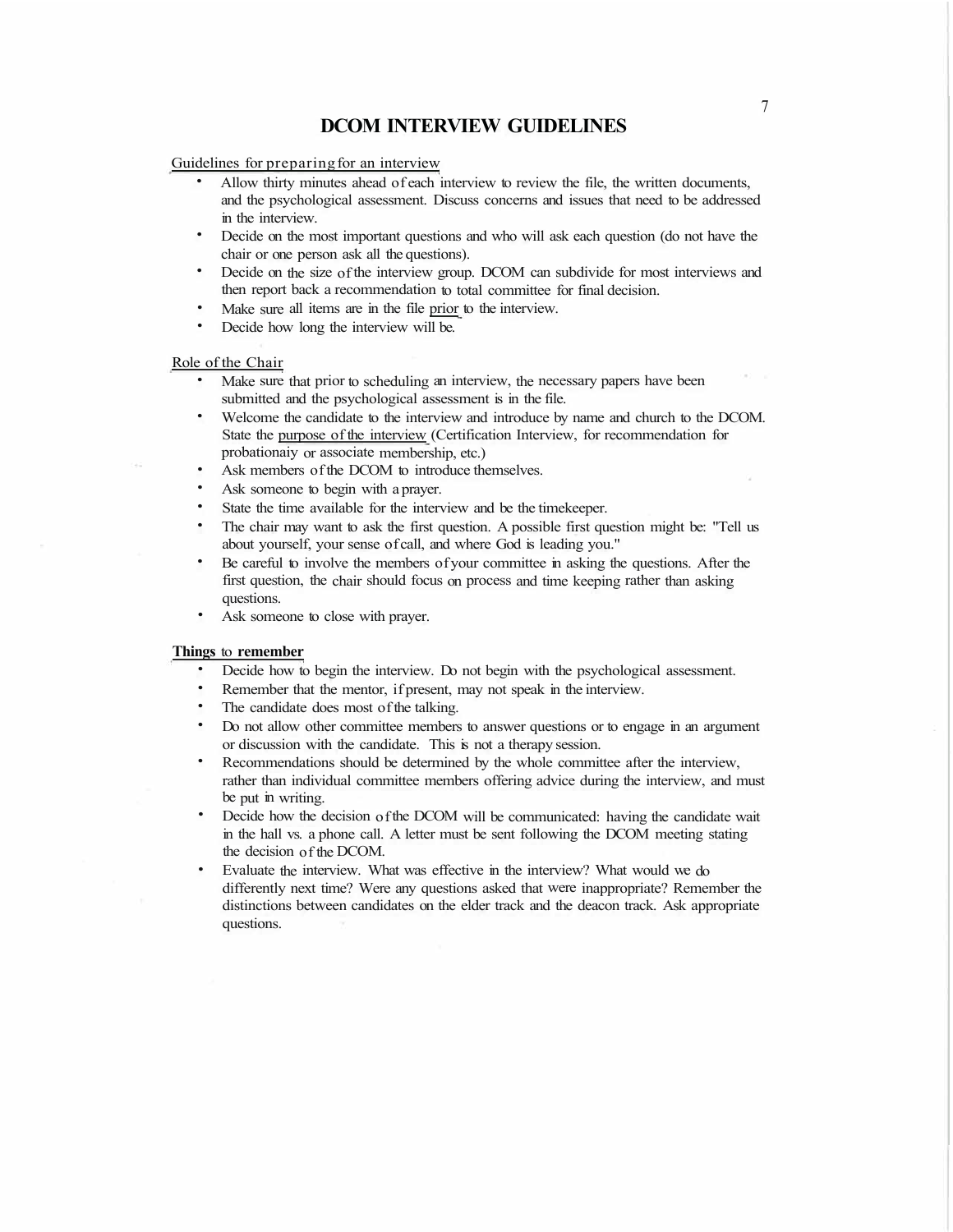#### Interview for: **Candidacy Certification for Ordained or Licensed Ministry**

Requirements prior to interview

- I. Form 102 in file (Biographical Information Form)
- 2. TRAK-1 Background and Credit Check in file and reviewed by BOM Representative
- 3. Form I03 Medical Report completed (both sides) in file
- 4. Form 114, Candidate's Disclosure Form (notarized)
- 5. Form 104 in file, indicating recommendation by the candidate's home church charge conference equivalent body as specified by the district committee on ordained minishy, receiving a 2/3 vote.
- 6. Written report f<sup>t</sup>om the mentor indicating completion of the candidacy studies
- 7. Written response to statements in  $3 \text{ I}0.1(d)$
- 8. Psychological Assessment report completed.
- 9. If a concern about reading and writing skills, could require the T ABE test.

Documents to be copied and distributed to committee members

- f/1 from above: Form 102 (Biographical Information Form)
- #6 from above: Mentor Report
- f/7 from above: Written response to statements in  $i$ B I0.1 (d)

#### Suggested Questions

- Tell us about your journey, your call to ministry.
- Share several highlights of your ministry this year.
- Tell us about your leadership experiences as a student.
- What were some of your fmstrations in minishy this year?
- What are your plans, ... personally, ... for the church?
- Share about your devotional life. How arc you growing spiritually?
- Tell us about your personal strengths ... your areas of growth.
- What are you doing to avoid burnout?
- What are your goals for the year ahead?
- Questions about theology and sacraments prior to certification.
- What have you read that has been helpful in your spiritual life?
- What 2-3 characters in the Bible emulate your own spiritual life/journey?
- What did you learn about yourself in the psychological assessment process?
- Talk about your family.
- Talk about positive and negative relationships in your life.
- What are the most stressful aspects of ministry for you?
- What do you do to take care of yourself physically?
- Share a conflict situation in which you have been involved and how you dealt with it.
- Share a leadership experience you have had this year.
- Tell us about your seminary classes (for students).

#### Action Required

Individual written ballot, 3/4 majority required to certify criteria:

- Spiritual fitness
- Psychological fitness
- Physical fitness
- Potential for effectiveness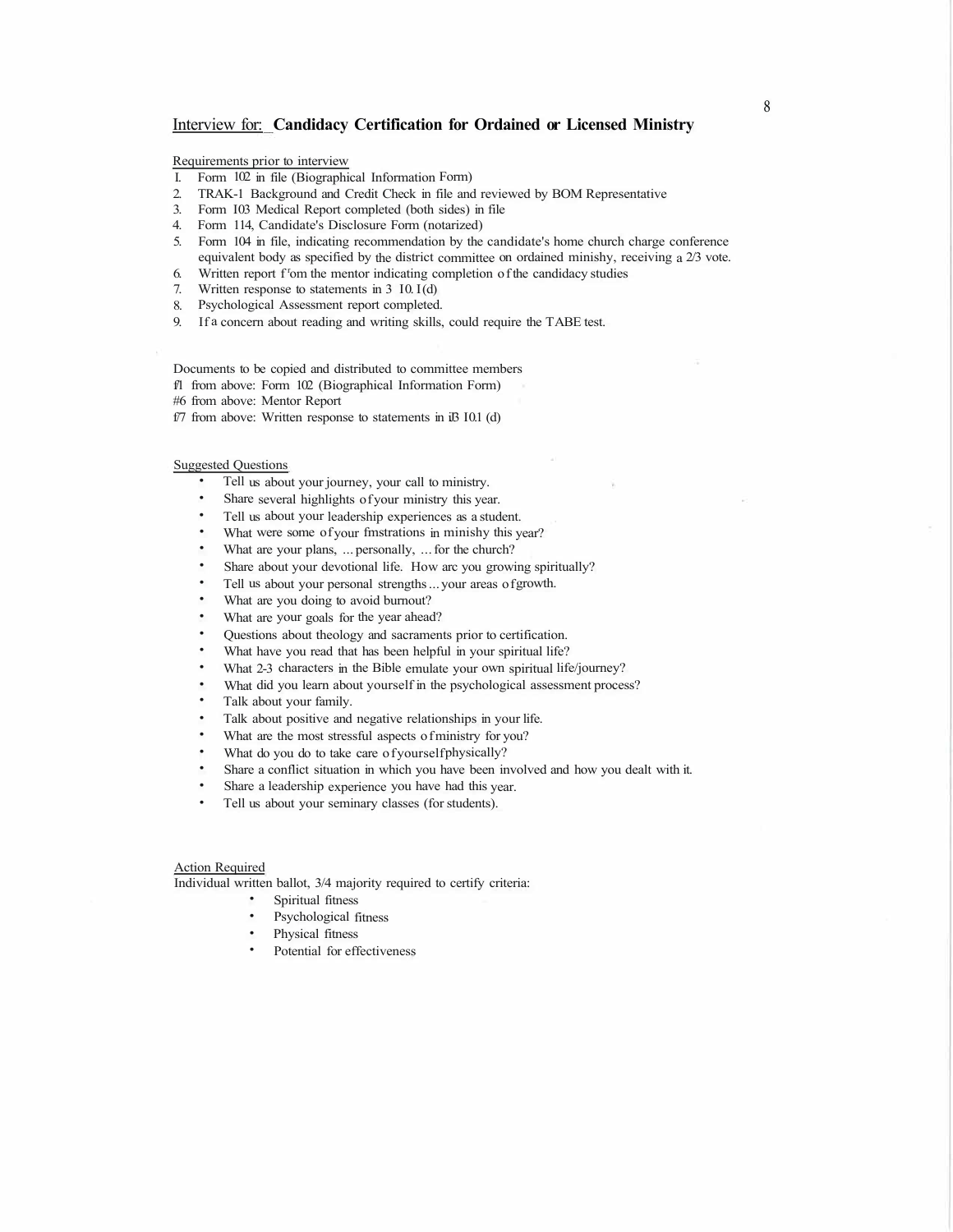

## **Candidates District File Content Checklist**

| Candidate invited to set up account in UMCARES (Date:                                                                                                                                        |                                                             |  |                                                                                                                       |
|----------------------------------------------------------------------------------------------------------------------------------------------------------------------------------------------|-------------------------------------------------------------|--|-----------------------------------------------------------------------------------------------------------------------|
| <b>EXECUTE: EXECUTE: EXECUTE: EXECUTE: EXECUTE: EXECUTE: EXECUTE: EXECUTE: EXECUTE: EXECUTE: EXECUTE: EXECUTE: EXECUTE: EXECUTE: EXECUTE: EXECUTE: EXECUTE: EXECUTE: EXECUTE: EXECUTE: E</b> |                                                             |  |                                                                                                                       |
| Declaration of Candidacy and Charge Conference Recommendation (Form 104)                                                                                                                     |                                                             |  |                                                                                                                       |
| <b>Written statement of call (</b> $[310.1d)$                                                                                                                                                |                                                             |  |                                                                                                                       |
| Written information based on [310.2a]                                                                                                                                                        |                                                             |  |                                                                                                                       |
| Candidacy mentor assigned (Mentor's name:                                                                                                                                                    |                                                             |  |                                                                                                                       |
| Candidacy mentor's report                                                                                                                                                                    |                                                             |  |                                                                                                                       |
| <b>Execution</b> Psychological assessment report                                                                                                                                             |                                                             |  |                                                                                                                       |
| Credit check                                                                                                                                                                                 |                                                             |  |                                                                                                                       |
| - Criminal background check                                                                                                                                                                  |                                                             |  |                                                                                                                       |
| Notarized statement regarding sexual misconduct and child abuse                                                                                                                              |                                                             |  |                                                                                                                       |
| Academic progress documents                                                                                                                                                                  |                                                             |  |                                                                                                                       |
| - Candidacy vote recorded in UMCARES                                                                                                                                                         |                                                             |  |                                                                                                                       |
| _______ Certification renewed                                                                                                                                                                |                                                             |  |                                                                                                                       |
|                                                                                                                                                                                              | <u> 1989 - Johann Stoff, Amerikaansk politiker († 1908)</u> |  |                                                                                                                       |
|                                                                                                                                                                                              |                                                             |  |                                                                                                                       |
|                                                                                                                                                                                              |                                                             |  | $\begin{array}{c c c c c} \hline \multicolumn{3}{c }{\textbf{Date}} & \multicolumn{3}{c }{\textbf{Date}} \end{array}$ |
|                                                                                                                                                                                              |                                                             |  | Letter of recommendation to Board of Ordained Ministry for provisional membership toward deacon's or                  |
| elder's orders                                                                                                                                                                               |                                                             |  |                                                                                                                       |
| File sent to BOM registrar                                                                                                                                                                   |                                                             |  | Date $\_\_\_\_\_\_\_\_\_\_\_\_\_$                                                                                     |

facebook.com/gbhem f

ADDRESS 1001 19th Avenue, South Nashville, TN 37212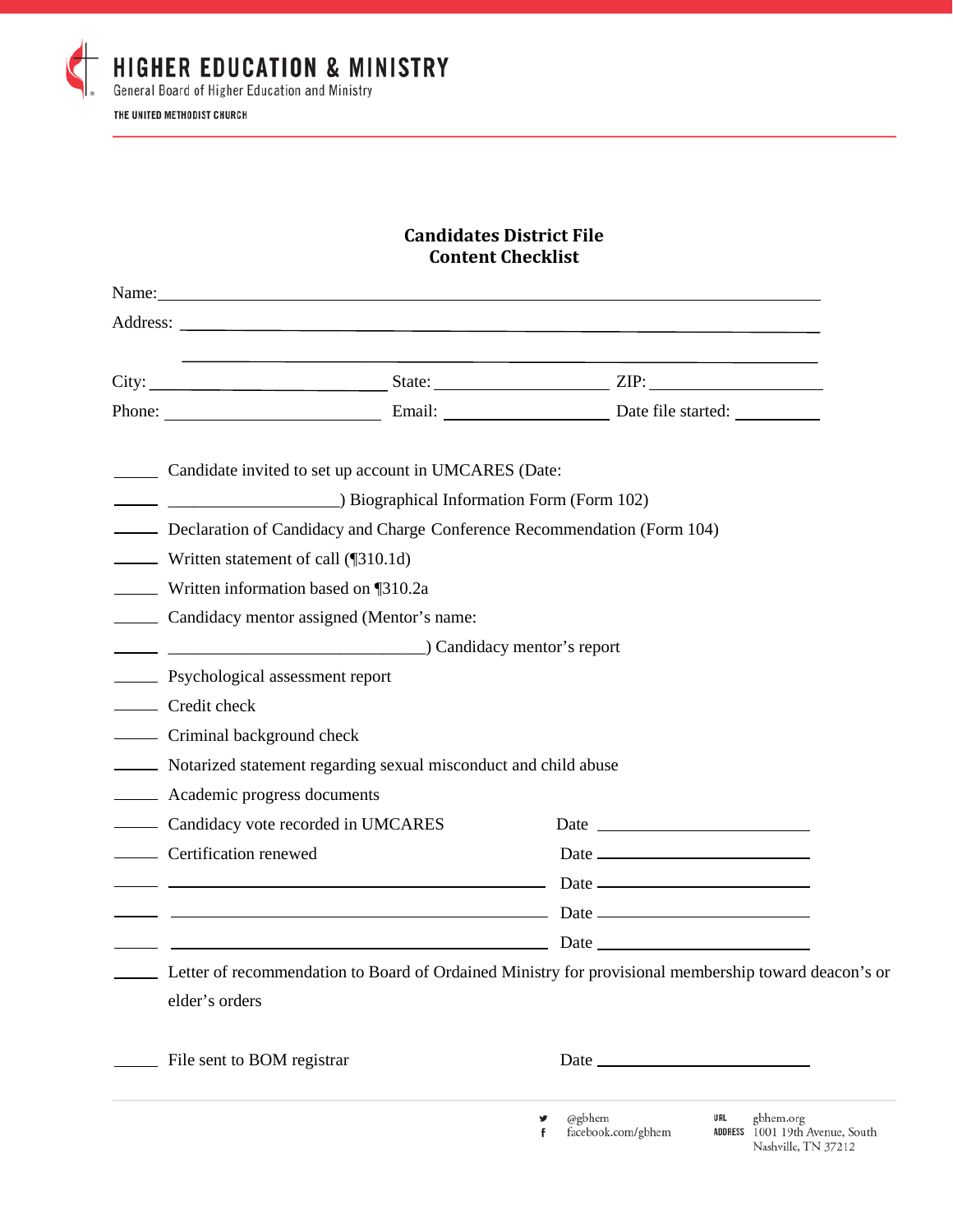#### Interview for: **Licensing for Pastoral Ministry (Local Pastor)**

Requirements prior to interview (documents must be submitted one month prior to interview)

- I. Certification as a candidate for ministry (sec requirements for Candidacy Certification).
- 2. Submit two copies of one sermon on DVD along with two copies of the sermon manuscript for that sermon.
	- a. When establishing a selling for preaching your sermon, it is not necessary for it lo be in a Sunday morning worship service. For example, you can gather friends in a chapel, speak at a mid-week service or a nursing home. But you must preach/speak before an audience.
	- b. Length oflhe sermon shall be 10 lo 15 minutes only.
	- c. Candidate may choose any Scripture.
	- d. On a separate sheet of paper respond lo the following:
		- I. What is the sermon title?
		- 2. What is the sermon text?
		- 3. When and where was the sermon preached?
		- 4. Write a one-sentence purpose statement for this message.
		- 5. What do you want the hearers to do as a result of this message?
		- 6. After viewing the video, what is your personal evaluation oflhe sermon?
- 3. Submit written responses to the following questions (minimum of 3 and maximum of 5 pages total for all questions, typed and double spaced):
	- I. \Vhat is the meaning and significance of the Sacraments?
	- 2. Talk about the nature of the Kingdom of God and then use a Biblical parable to illustrate one aspect of the Kingdom.
	- 3. What is your understanding of the Wesleyan concept of divine grace?
	- 4. How will you discern and implement God's vision for your ministry setting?

#### Documents to be copied and distributed to committee members

- #2 from above two members of the DCOM should view the sermon and report to the DCOM
- 112 d from above copy for all members of the DCOM
- #3 from above copy for all members of the DCOM

#### Suggested Questions

- Tell us about your journey, your call to ministry.
- Share several highlights of your ministry this year.
- Tell us about your leadership experiences as a student.
- What were some of your frnslrations in ministry this year?
- What arc your plans for the future, ... personally, ... for the church?
- Share about your devotional life. How arc you growing spiritually?
- Tell us about your personal strcngths ... your areas of growth.
- What are you doing to avoid burnout?
- What arc your goals for the year ahead?
- Questions about theology and sacraments prior to certification.
- What have you read that has been helpful in your spiritual life?
- What 2-3 characters in the Bible emulate your own spiritual life/journey?
- Talk about your family.
- Talk about positive and negative relationships in your life.
- What arc the most stressful aspects of ministry for you?
- Whal do you do to take care of yourself physically?
- Share a conflict situation in which you have been involved and how you dealt with it.
- Share a leadership experience you have had this year.
- Tell us about your seminary classes (for students).

#### Action Required

¾ majority vote with recommendation required to specify full time local pastor, part time local pastor, or student local pastor (note that "student local pastor" is for only those students from other annual conference not in the candidacy studies in A \VF Conference). Once voted, the candidate must register for and complete Licensing School. Remember that licensing is dcpcnclcnt upon the person receiving an appointment in the Alabama-West Florida Conference.

Criteria:

- Spiritual fitness
- Psychological fitness
- Physical fitness
- Readiness for ministry
- Potential for effectiveness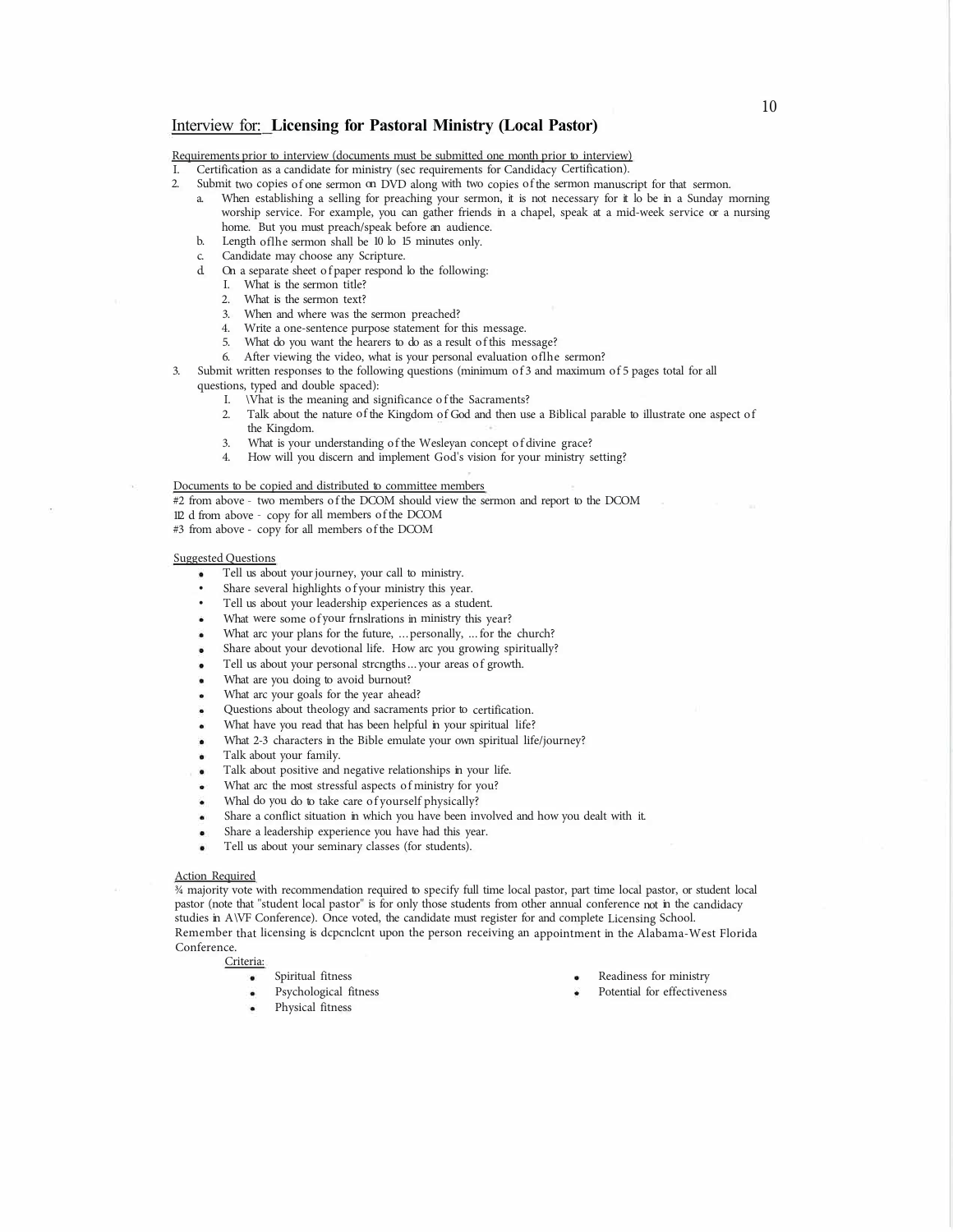#### Interview for: **Renewal** of **Certified Cancliclacy (annual interview required)**

#### Requirements prior to interview

Note: The district committee must let the candidate know what is required. The candidate has the responsibility for requesting these reports be sent to the district committee.

- I. Annual recommendation of the candidate's home church charge conference in file
- 2. A written report from the candidacy mentor in file
- 3. An official transcript from the school, college, or seminary
- 4. A written report from the candidate on service and leadership in the church with reference to 313 (i.e. growth in these areas since certification)
- 5. If the candidate is in a field education program in seminary, a copy of the field education report (called by various titles at different schools) or a written report f<sup>r</sup>om the supervisor in that setting
- 6. If the candidate is .!!QLin college, seminmy, or a ministry setting, a letter from the local church pastor as to the candidate's involvement in the local church.

#### Documents to be copied and distributed to committee members

#2 f <sup>r</sup>om above, Mentor Report

#4 from above, written report from candidate

#5 or #6 if applicable, written report from supervisor or from local church pastor

#### Suggested Questions

- Tell us about your journey, your call to ministry.
- Share several highlights of your ministry this year.
- Tell us about your leadership experiences as a student.
- What were some of your frustrations in ministry this year?
- What are your plans for the future, ... personally, ... for the church?
- Share about your devotional life. How are you growing spiritually?
- Tell us about your personal strengths ... your areas of growth.
- What are you doing to avoid burnout?
- What are your goals for the year ahead?
- Questions about theology and sacraments prior to certification.
- What have you read that has been helpful in your spiritual life?
- What 2-3 characters in the Bible emulate your own spiritual life/journey?
- What did you learn about yourself in the psychological assessment process?
- Talk about your family.
- Talk about positive and negative relationships in your life.
- What are the most stressful aspects of ministry for you?
- What do you do to take care of yourself physically?
- Share a conflict situation in which you have been involved and how you dealt with it.
- Share a leadership experience you have had this year.
- Tell us about your seminary classes (for students).

#### Action Required

Individual written ballot, 3/4 majority required to renew.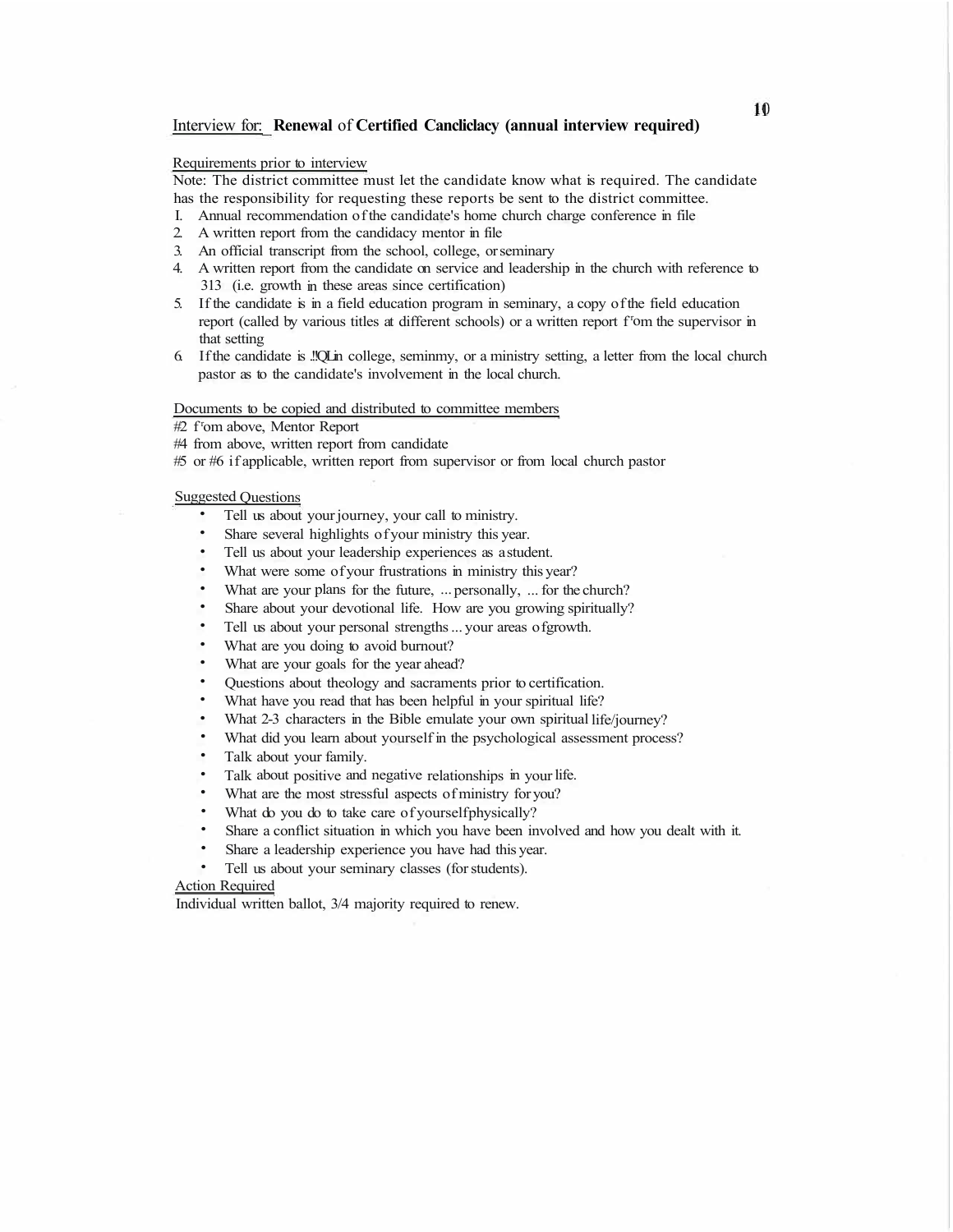#### Requirements prior to interview

**Note: The district committee must let the local pastor know what is required. The local pastor has the responsibility for requesting these reports be sent to the district committee.** 

- l. Pastor's Report to the Charge Conference
- 2. Report of annual evaluation by P/SPRC
- 3. Written evaluation by district superintendent or supervisor
- 4. Official transcripts from undergraduate school, Course of Study or Seminary
- 5. Written Mentor Report
- 6. Written responses to the questions below (minimum of3 and maximum of 5 pages, typed and double spaced, for all questions per year):

Year I - Leadership

- What are the local church committees required by the *Book of Discipline* and what is the function of each? How is your church structured for mission and ministry?
- How are you using the distinctive Wesleyan emphases and characteristics of The United Methodist Church to lead your church in making disciples of Jesus Christ?
- Describe leadership qualities that you demonstrate in your ministry and the strengths and weaknesses of those qualities?

Year 2 - Theology

- How do you apply United Methodist theology in your teaching?
- Describe ways your congregation lives out the theology of grace.
- In what ways has your theology of grace shaped your understanding of the Sacraments?

Year 3 - Practice of Ministry

- How has your preaching improved since you were licensed?
- In what ways have your spiritual disciplines affected your practice of leadership in ministry?
- Describe ways you lead your congregation in offering pastoral care?
- Bring a recent worship bulletin and be prepared to talk about your order of worship.
- Describe ways that, in partnership with laity, you make disciples of Jesus Christ, and train and empower these disciples to produce tangible fruits of love of God and love of neighbor.

Year 4 and beyond

- In years 4 and 5, talk with the local pastor about how they apply their education to their ministty setting.
- For those who have completed COS or M.Div., track continuing education requirements and review progress.

Documents to be copied and distributed to committee members

#1, #2, #3, #5, and #6 f rom above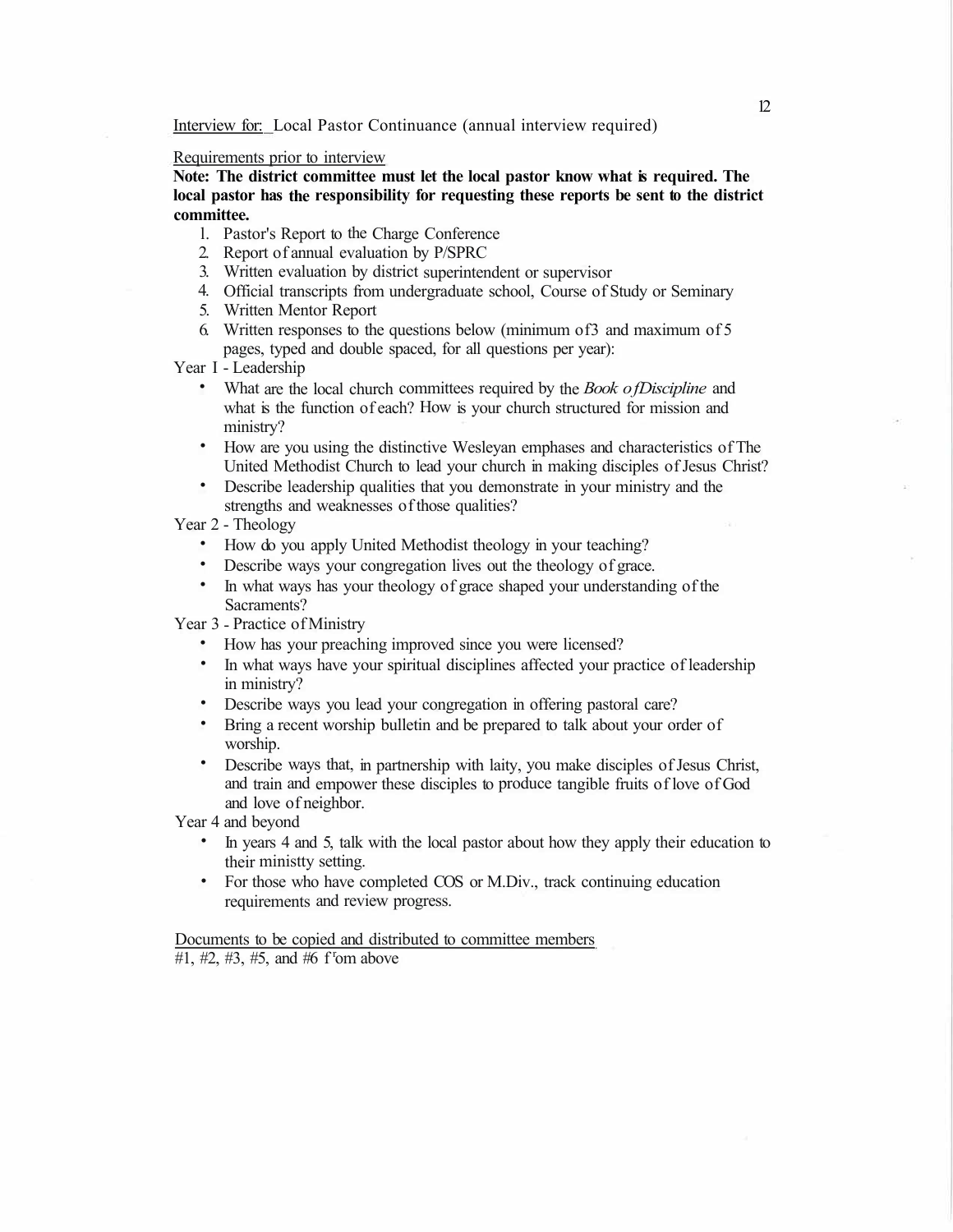## Suggested Questions<br>
• Review the re

- Review the responses to the questions above .
- Focus on the candidate's areas of strength and areas for growth rather than spending a lot of time on what is going on or not going on in their church. Be careful to not spend the time evaluating the church/charge but keep the focus on the local pastor and his/her role.
- What/where are your support systems?
- Diel you establish any goals or objectives for personal or professional growth last year (in consultation with your mentor)? What were they? What did you do toward accomplishing these goals and how well did it work?
- What were your points of growth over the past year?
- How do you equip laity in your church? Share some specific examples .
- What are your plans for the future? Continuing education plans? Plans for ordination?
- What was your Course of Study focus last year? Diel you find it helpful/useful? What changes or improvements to your practice of ministry can you identify as a result of the Course of Study?
- In vvhat ways have you grown the most in the past year, both personally and as a pastor? What do you feel were the causes of this growth?
- What was the most difficult challenge you faced as pastor this past year and how did you meet it? What did you learn from it? How do you feel you have grown as a result of it?
- Talk about your pastoral appointment? Has it been what you expected when you felt called to become a local pastor? In what ways have you been surprised? In what ways have you been affirmed that you are properly responding to God's call in your life.
- What is the single most important thing you need now to become a better pastor?
- What was the greatest joy you experienced in the past year? Why do you feel this was so?
- How do you integrate your personal and professional responsibilities? Do you experience tensions between family and church expectations of you?

#### Action Required

3/4 majority vote of the committee, specifying annually full time, part time or sh1clent local pastor.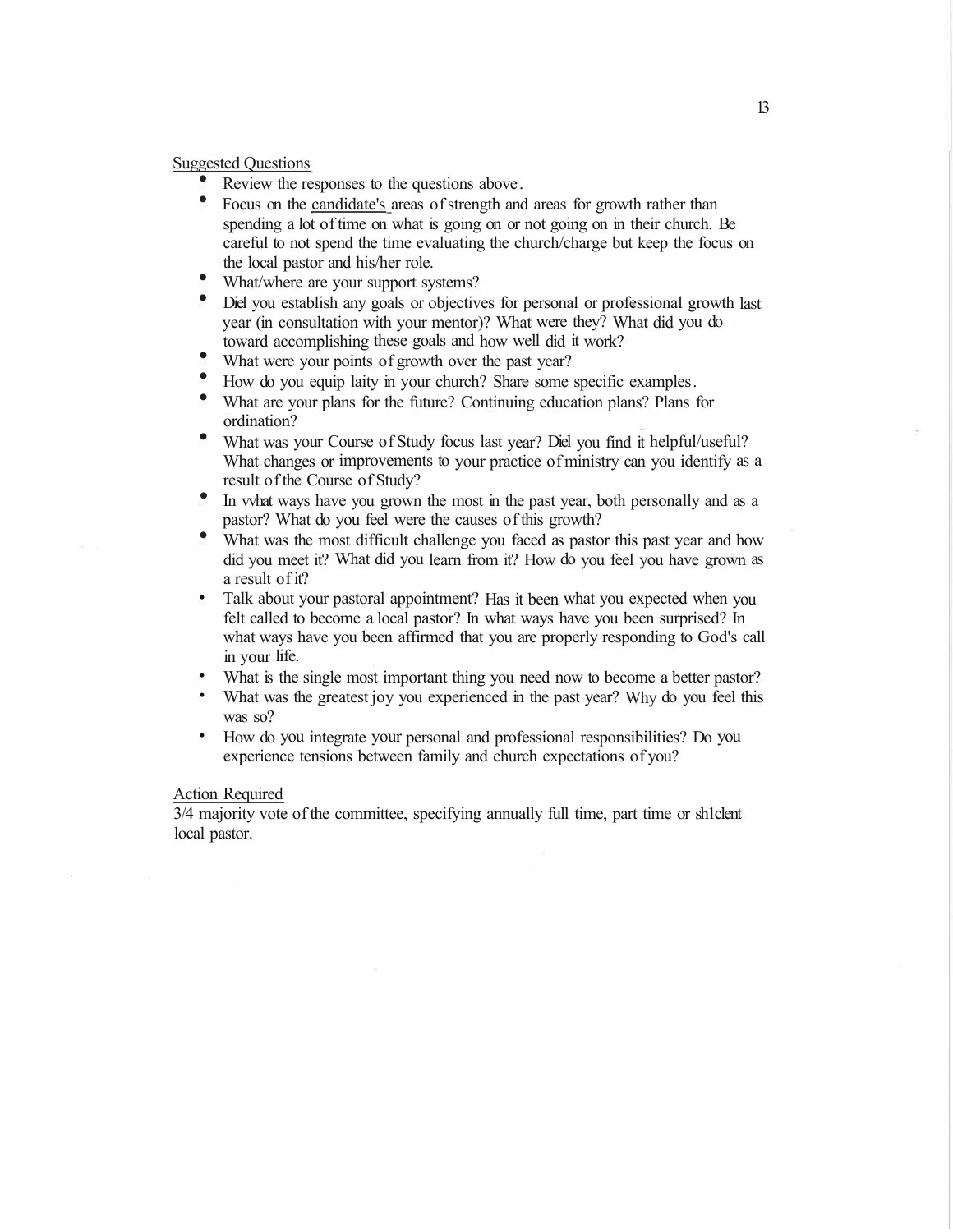#### **Guidelines for Accepting a Certified Candidate From Another Annual Conference**

#### **,I313.4**

*iJ3 l 3* **.4,** *The 2016 Book of Discipline states that "a person who is a certified candidate or who is in the candidacy process may have her or his status or studies accepted by another district co111111illee in the same or another annual co11ference. "* 

- I. Contact the Office of Ministerial Services immediately upon receipt of a request.
- 2. The candidate requests that his/her file be sent to the Office of Ministerial Services, 4719 Woodmere Boulevard, Montgomery, AL 36106.
- 3. The file must include all the items required by the A WF Conference for certification as a candidate, listed as follows:

Statement of call (Form IO I) Biographical information form (Form 102) TRAK-1 background and credit check Medical report (Form 103) Declaration of candidacy charge conference recommendation (Form 104) Application for clergy relationship (Form 105) Theological school recommendation for ordination (Form 109) DCOM approval report for certified candidate (Form 113) Candidate's disclosure form (Form 114) The psychological assessment The written response to ministry Mentor report Verification of certification as a candidate Annual renewal of candidacy, if applicable

For a licensed local pastor, all preceding items plus

Documentation of I icensing (copy of the license) Annual renewal of the license for pastoral ministry Official transcripts (seminary or Course of Study) if applicable Official transcripts of undergraduate education if applicable Recommendation from the current district superintendent.

- 4. The District Committee on Ordained Ministry reviews the candidate's file and has a required interview prior to acceptance of candidacy.
- 5. **If** the candidate is certified and is requesting local pastor status, the District Committee makes a recommendation regarding licensing by the A WF Conference. **Licensing is dependent** upon the person receiving an appointment in the A\VF Conference.
- 6. The action is reported to the registrar of the Board of Ordained Ministry (Office of Ministerial Services) for approval by the Board.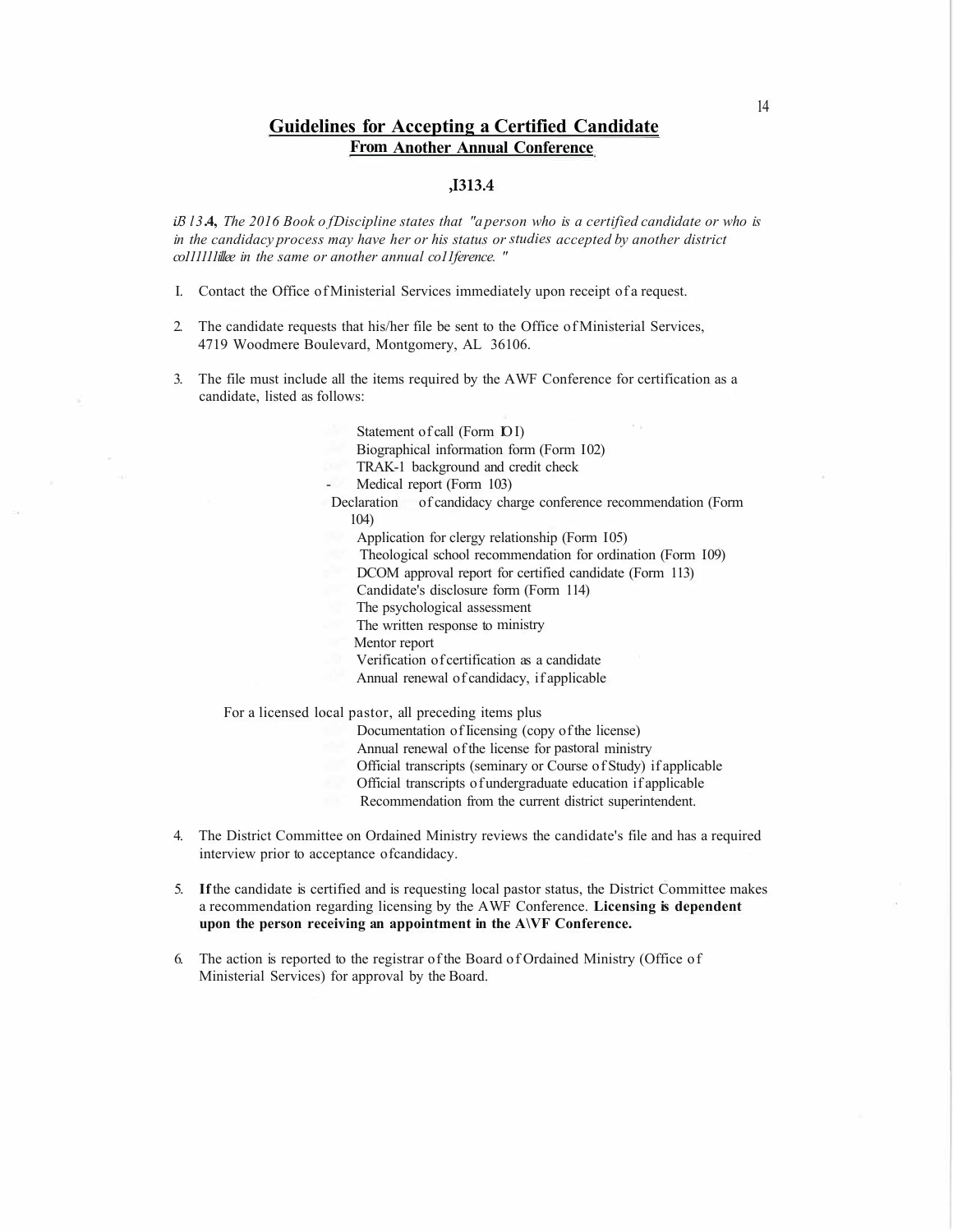#### Interview for: **Recommendation for Associate Membership**

#### Requirements prior to interview

- 1. Annual renewal of license for pastoral ministry with service as a full-time local pastor for four years.
- 2. Reached the age of 40.
- 3. Completed the five- year Course of Study (with no more than one year by correspondence or online/distance learning courses).
- 4. Completed a minimum of sixty semester hours toward the Bachelor of Arts or equivalent degree in an accredited college or university.
- 5. Declared their willingness to accept continuing full-time appointment.
- 6. If this is also the interview for local pastor continuance, see the requirements on that page.

### Documents to be copied and distributed to committee members

None, unless this is also the interview for local pastor continuance, then see that page.

Suggested Questions<br>
Candidate wil

- Candidate will write papers and be interviewed.in four areas: Call, Theology, Personal Growth and Development, and Practice ofMinish·y (including worship/proclamation and teaching).
- All ofus are called by God. Share about your specific call to associate membership?
- Why are you seeking associate membership?
- Questions that would integrate their theology with their practice of ministty .
- For associate membership, the Board is looking for **effectiveness in ministry .**  Effectiveness will be evaluated in four areas: call, theology, personal growth and development, and practice of ministry.
- $\bullet$ Questions that make the connection between their Course of Study education and their practice of minishy.
- How has your theology changed since you have been while Sh1dy?
- Where/what are your support systems?
- What did you learn about yourself and about ministry through the CPE experience (if completed)?

#### Action Required

¾ majority vote, recorded on the Action Report Form with a written narrative by the chair of the DCOM attached to the form describing the candidate's areas of strength and areas of growth submitted directly to the Office of Ministerial Services.

Criteria:

- Areas of competencies
- Academic background
- Consider current practice of ministty
- Review how theological understanding has evolved since licensing
- Effectiveness will be evaluated in four areas: call, theology, personal growth and development, and practice of ministry.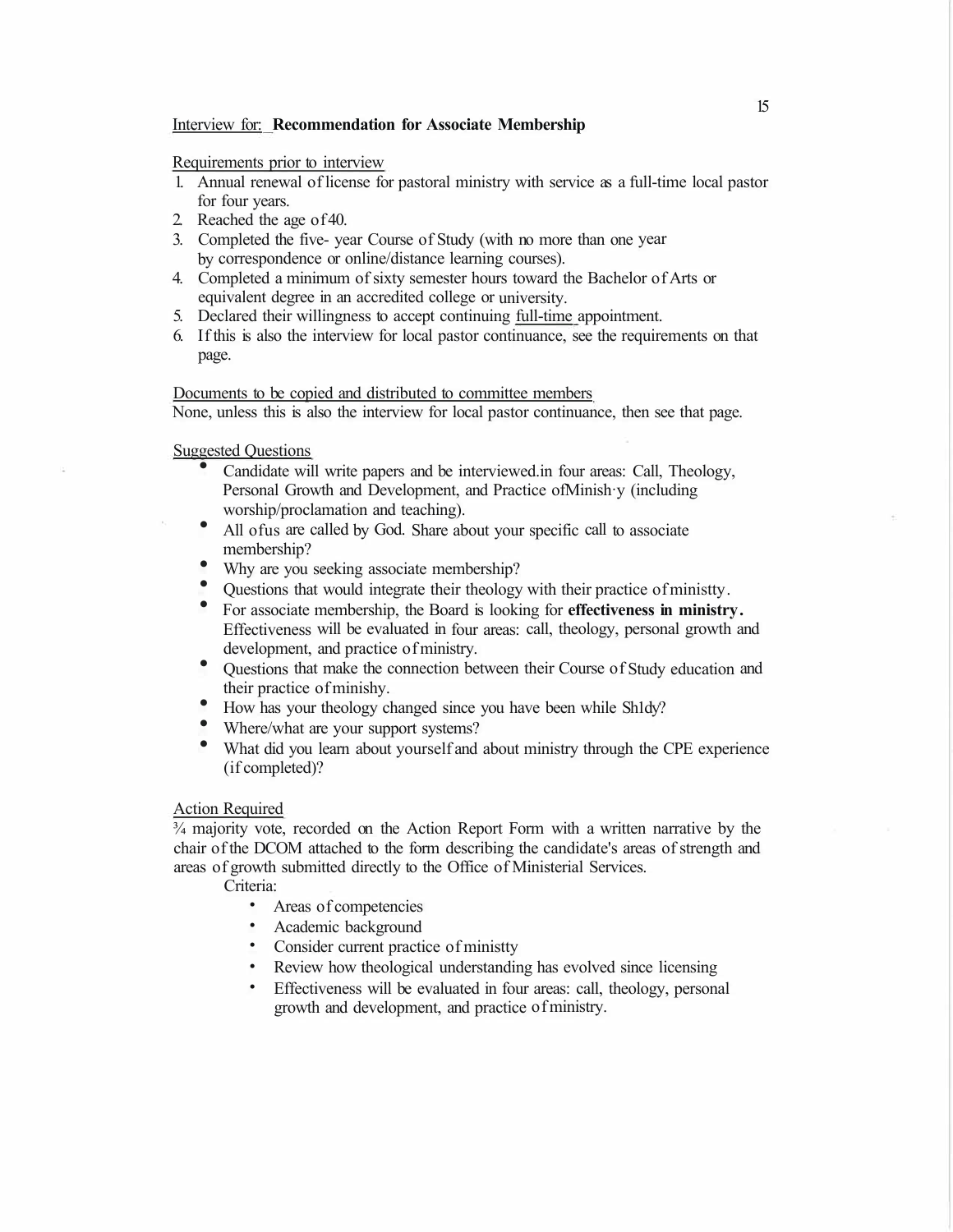#### Interview for: **Recommendation for Provisional Membership**

#### Requirements prior to interview

- I. Annual renewal of certified candidacy or license for pastoral ministry
- 2. Certified candidate or licensed local pastor for at least one year
- 3. Service requirement- demonstrated gifts for ministries of service and leadership to the satisfaction of the DCOM
- 4. Met the educational requirements of the A WF Conference Board of Ordained Ministry (which include the educational requirements in iJ324) which include an undergraduate degree
- 5. Or for those applying m1der iJ324.6, completed four years of full-time service or the equivalent; completed the 5-year Course of Study or completed an equivalent program of study embedded in an undergraduate degree at a UM-related college or university; completed 32 semester hours of graduate theological study; and met the educational requirements of the AWF Conference Board ofOrdainedMinistry. Advanced Course of Study must include completion of the Basic Graduate Theological Studies.
- 6. If this is also the interview for candidacy renewal or local pastor continuance, see the requirements on those pages.

#### Documents to be copied and distributed to committee members

None, unless this is also the interview for candidacy renewal or local pastor continuance, then see those pages.

#### Suggested Questions

- Candidate will write papers and be interviewed in four areas: Call, Theology, Personal Growth and Development, and Practice of Ministry (including worship/proclamation and teaching).
- All ofus are called by God. Share about your specific call to ordained ministry?
- Questions that would integrate their theology with their practice ofministry.
- At this point, the Board is looking for **readiness for ministry.** Readiness will be evaluated in four areas: call, theology, personal growth and development, and practice of ministry.
- Questions that make the connection between their seminary/Course of Study education and their practice of ministry.
- How has your theology changed since you have been in seminary/Course ofStudy?
- Where/what are your support systems?
- What did you learn about yourself and about ministty through the CPE experience?

#### Action Required

Written ballot with 3/4 majority vote, recorded on the Action Report Form with a written narrative by the chair of the DCOM attached to the form describing the candidate's areas of strength and areas of growth submitted directly to the Office of Ministerial Services.

Criteria:

- Areas of developing competencies
- Academic background
- Consider field education experiences, internships, other practice ofministry experiences
- Review how theological understanding has evolved since certification.
- Review carefully educational requirements. Contact the Office of Ministerial Services with any questions
- Readiness will be evaluated in four areas: call, theology, personal growth and development, and practice of ministry.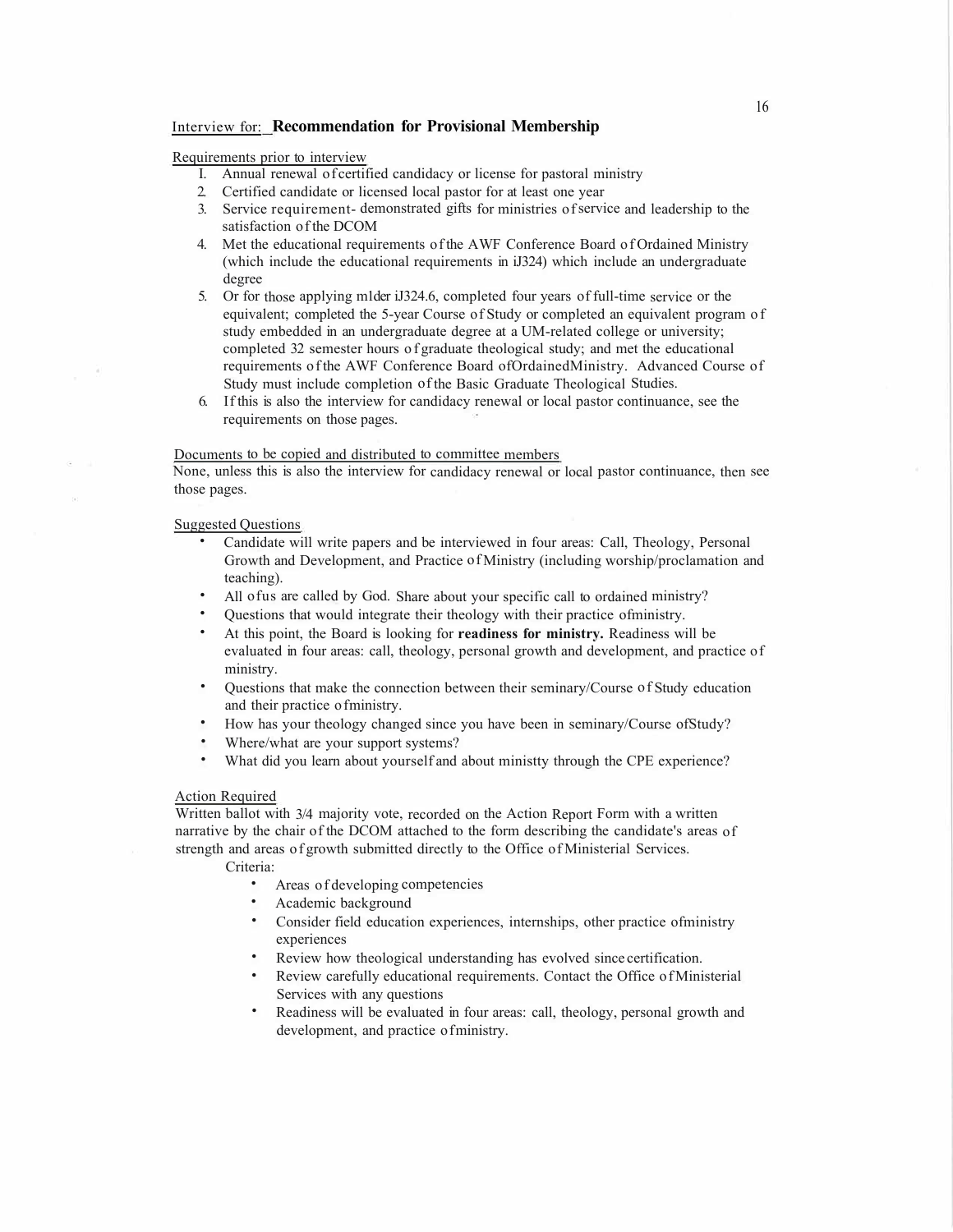#### Interview for: **Recommendation for Reinstatement (Local Pastor or certified candidate) or Readmission:**

- To Provisional Membership or Associate Membership
- After leaving the ministerial office to full membership as elder or deacon
- After honorable location or administrative location
- After termination by action of the annual conference

#### Requirements prior to interview

- 1. Immediately contact the Office of Ministerial Services for detailed instructions
- 2. Depending on the circumstances, most of the following will be required:
	- a. Biographical Information Form (Form 102)
	- b. TRAK-1 Background and Credit Check
	- c. Disclosure Form
	- d. Work Authorization Form
	- e. File documents related to the reasons for discontinuance or withdrawal
	- f. A written request by the candidate on his/her reasons and qualifications for readmission and a statement on the circumstances relating to their discontinuance or withdrawal
	- g. A satisfactory report and recommendation by their charge conference and pastor
	- h. Other letters of recommendation, if needed
	- i. Report of career counseling, if applicable
	- J. Completed Medical Report (Form 103)
	- k. Psychological Assessment
	- I. Pastor Profile
	- m. Additional information or report on requirements set by the Board or annual conference when discontinued or withdrawal.

#### Documents to be copied and distributed to conunittee members

#2a from above, Biographical Information Form (Form 102) #2f from above, reasons for discontinuance or withdrawal #2g f <sup>r</sup>om above, written statement by the candidate #2i from above, career counseling, if applicable

#### Suggested Questions

Questions would be determined based on the nature of the discontinuance or withdrawal.

#### Action Required

- For reinstatement as a certified candidate,  $3/4$  majority vote which is a reconunendation to the Board of Ordained Ministry.
- For readmission to local pastor status, associate, provisional, or full membership, ¾ majority vote which is a reconunendation to the Board of Ordained Ministry (which will require an interview with the Conference Relations Conm1ittee) and Cabinet.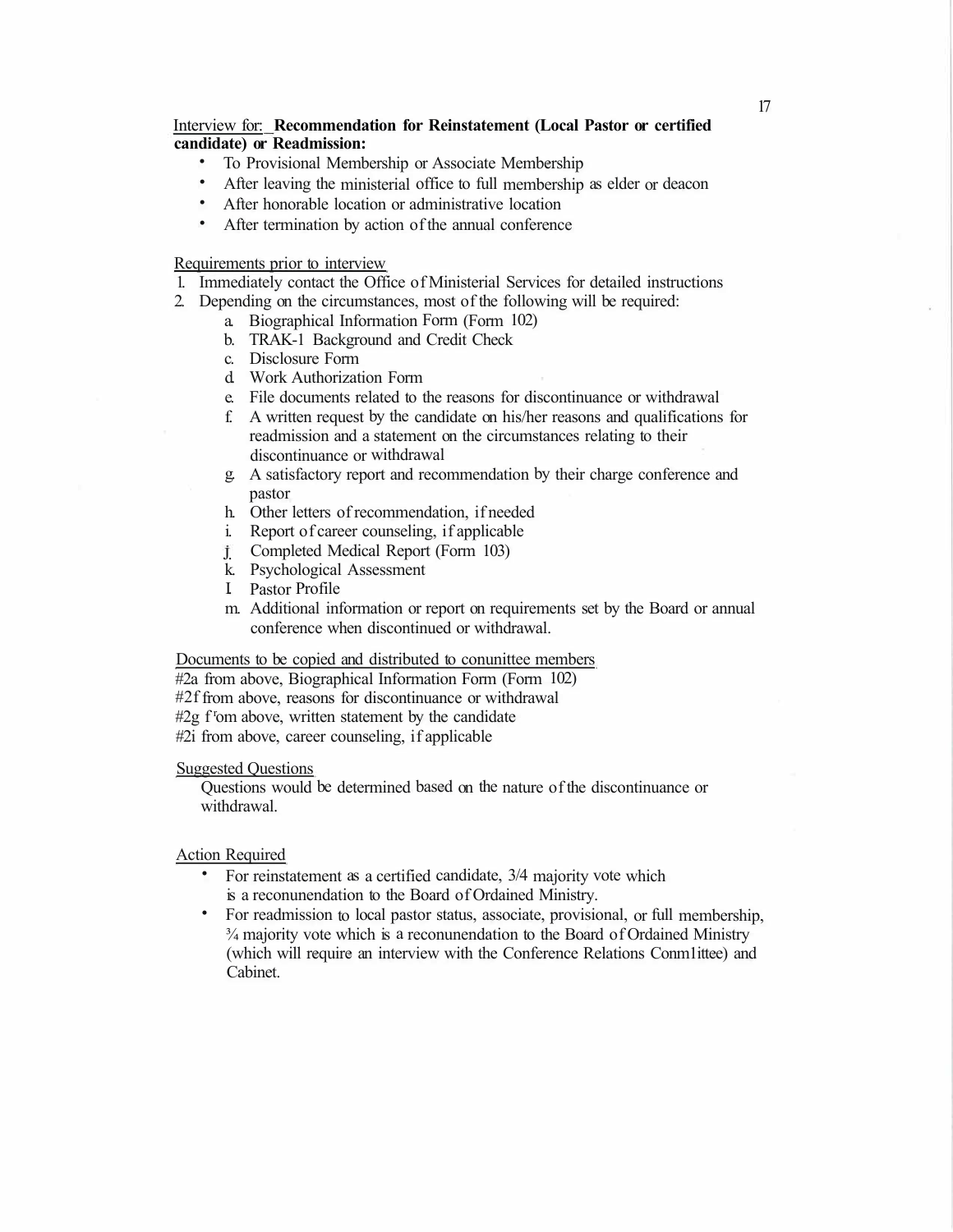#### **Board of Ordained Ministry Alabama-West Florida Conference, The United Methodist Church**

#### EDUCATIONAL REQUIREMENTS FOR PROVISIONAL MEMBERSHIP

**The** *Discipline* **lists the following specific course requirements that must be included in graduate theological education for ordination in the United Methodist Church (see 'if324.4). In order to apply for provisional membership and commissioning, a candidate shall have completed ½ of the basic graduate theological studies f <sup>r</sup>om a seminary listed by the University Senate. Note that the Alabama-West Florida Conference requires completion of all educational requirements prior to beginning the two-year residency required for ordination and full membership. The minimum number of semester hours required is 27.** 

- Old Testament
- New Testament
- Theology
- Church history
- Mission of the church in the world
- Evangelism
- Worship/liturgy
- United Methodist Studies: Doctrine, Polity and Histo1y
- For candidates on the elder track, these are the additional Alabama-West Florida Conference requirements: two courses in homiletics and one quarter (unit) of clinical pastoral education (CPE).
- For candidates on the deacon track, these are the additional Alabama-West Florida Conference requirements: one seminary-level course in missions or servant leadership and one quarter (unit) of clinical pastoral education (CPE).

Although each seminary has the responsibility to designate which basic course meets the core requirements and advise students of these courses, the conference Board of Ordained Ministry will have the final authority to approve academic studies.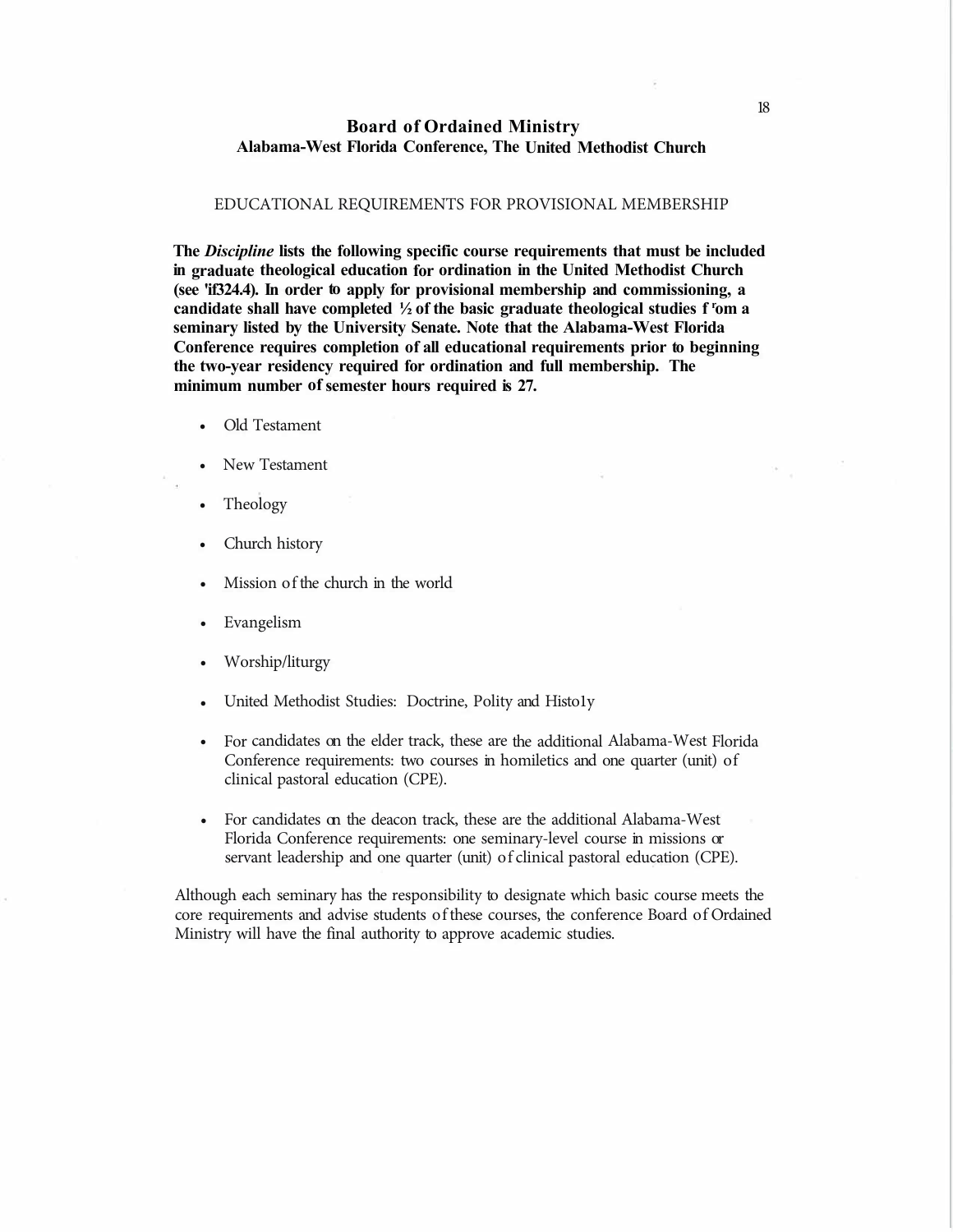The Alabama-West Florida Conference Board of Ordained Ministry requires that all educational requirements (both disciplinaiy and conference requirements, including one unit ofCPE) be completed successfully prior to ordination and full membership.

The Alabama-West Florida Conference Board of Ordained Ministry follows the direction from the University Senate rulings on distance learning. The University Senate set these policies:

- 1. All 13 UMC seminaries and Asbury Theological Seminary are allowed to offer 2/3 of the Master of Divinity degree online. 1/3 of the degree must be done on campus.
- 2. The only online courses allowed to count toward a degree for a person seeking UMC ordination must come from one of the 13 UMC seminaries and Asbury Theological Seminary.
- 3. At their June 2010 meeting, the University Senate made the decision to require that all official transcripts of University Senate approved schools must identify the courses that are taken online. The University Senate reconfirmed this decision in January 2011. The term "online courses" includes those that offer some instruction on campus.
- 4. As of Janua1y 2011, few if any additional seminaries will be invited to join the list ofnon-UMC schools approved for the education of those seeking ordination in the UMC.
- 5. All non-UMC schools currently approved to educate UMC candidates for ordination must continue to meet University Senate criteria. It is necessary that a non-UMC school either (a) have at least one full-time UMC faculty member with a Ph.D. or Th.D. on a long-term conh·act teaching the courses in UM history, doctrine and polity (b) or partner with a UMC seminary to offer the required courses in history, doctrine, and polity. This policy takes effect in August 2012.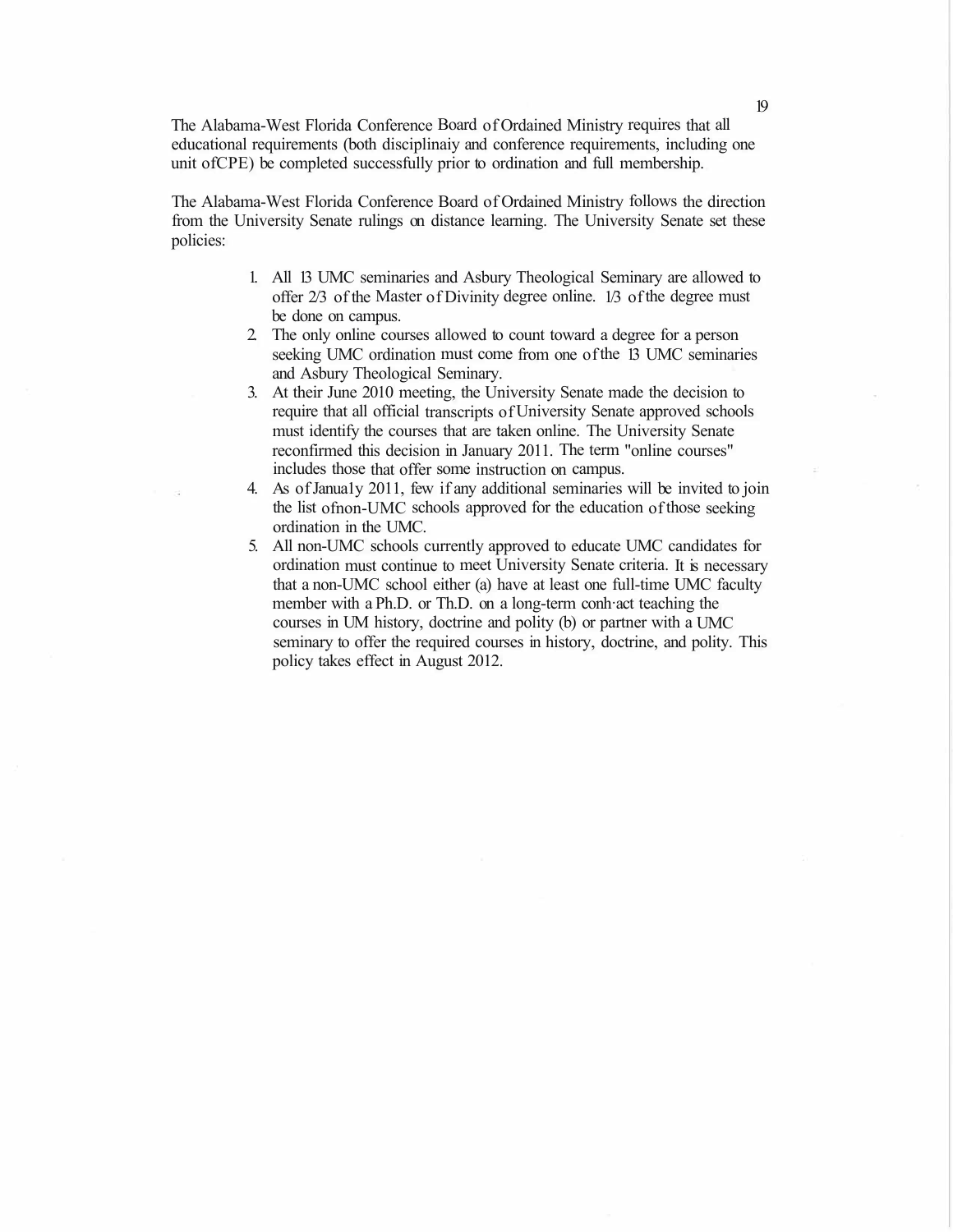## **Four Tracks to Conference Membership (Book of Discipline, Par. 324)**

Course of Study Track for Elder **Par. 324.6** 

 $\sim$   $\frac{1}{2}$  .

High School Education

' Bachelor's Degree

Basic COS (5 year)

' Must be 40 years of age

Advanced COS (32 hours)

' Provisional Membership (2 years full time)

<sup>6</sup> Full Membership and Ordination as Elder

Professional Certification Track for **Deacon Par. 324.5** 

- <sup>0</sup> High School Education
- ' Must be **35** years of age at time of certified candidacy
- ' Bachelor's Degree
- Professional Ce1tification (10 semester hours)
- Basic graduate theological studies **(24** semester hours)

Semiuary Track **Par. 324.4** 

**High School Education** 

' Bachelor's Degree

- <sup>6</sup>M.Div. Degree for elder or deacon track OR for deacon track, other graduate theological degree/or graduate degree and basic graduate theological studies (24 semester hours)
- <sup>0</sup> Provisional Membership (2 years full time)
- ° Full Membership and Ordination as Elder or Deacon
- ' Provisional Membership **(2** years full time)

\_Master's Degree in Area of Specialization for Deacon **Par. 324.5** 

\* High School Graduation °

Bachelor's Degree

- <sup>8</sup> Master's Degree in area of Specialization
- $0$  Basic graduate theological studies (24 semester hours)
- <sup>6</sup> Provisional Membership (2) years full time)
- Full Membership and Ordination as Deacon

For Course of Study Course listing, go to the following web site: httpj//www.fibhem.org/ls-cos/pdfs/Cumculum.pdf.

Curriculum outline and other information are also available in Spanish.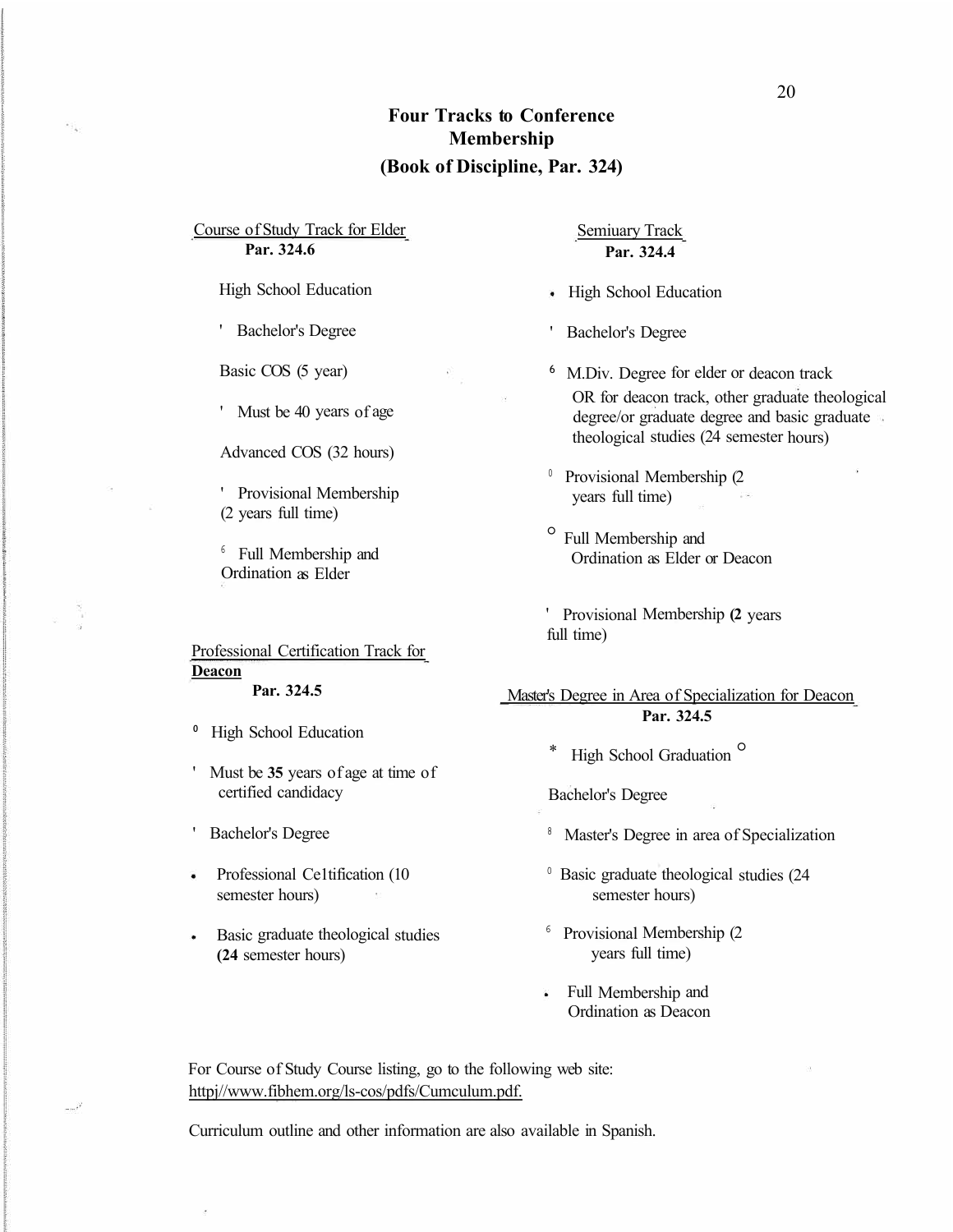| <b>Focus</b>                                                                                                                 | <b>Year One</b> | <b>Year Two</b>   | <b>Year Three</b> | <b>Year Four</b> | 21<br><b>Year Five</b> |
|------------------------------------------------------------------------------------------------------------------------------|-----------------|-------------------|-------------------|------------------|------------------------|
| <b>Bible</b>                                                                                                                 | 121             | 221               | 321               | 421              | 521                    |
|                                                                                                                              | Bible I:        | Bible JI: Torah   | Bible III:        | Bible IV:        | Bible V: Acts,         |
|                                                                                                                              | Introduction    | & Israel's        | Gospels           | Prophets,        | Epistles,              |
|                                                                                                                              |                 | <b>History</b>    |                   | Psalms,          | Revelation             |
| Theology                                                                                                                     | 122             | 222               | 322               | 422              | 522                    |
|                                                                                                                              | Theological     | Theological       | Theo. Heritage    | Theo. Heritage   | Theology in the        |
|                                                                                                                              | Heritage I      | Heritage II:      | III: Medieval-    | IV: Wesleyan     | Contemporary           |
|                                                                                                                              | Introduction    | Early Church      | Reformation       | Movement         | Church                 |
| $\left \underset{\underset{\underset{\longleftarrow}{\leftarrow},\nu}{\text{Congregational}}}{\text{Congregational}}\right $ | 123             | 223               | 323               | 423              | 523                    |
|                                                                                                                              | Formation &     | Worship &         | Congregational    | Mission          | Evangelism             |
|                                                                                                                              | Discipleship    | <b>Sacraments</b> | Care              |                  |                        |
|                                                                                                                              |                 |                   |                   |                  |                        |
| Pastoral                                                                                                                     | 124             | 224               | 324               | 424              | 524                    |
| <i>Identity</i>                                                                                                              | Transformative  | Administration    | Preaching         | Ethics           | Practice pf            |
|                                                                                                                              | Leadership      | & Polity          |                   |                  | Ministry               |
|                                                                                                                              |                 |                   |                   |                  |                        |

• Provisional Membership

(2 years full time)

•• Full Membership and Ordination as Deacon

**\*\*\*In the above Course of Study classwork diagram, courses 121 and 122 must be taken first before any other courses. It is strongly recommended that the remaining 'Bible' and 'Theology' courses be taken in order.**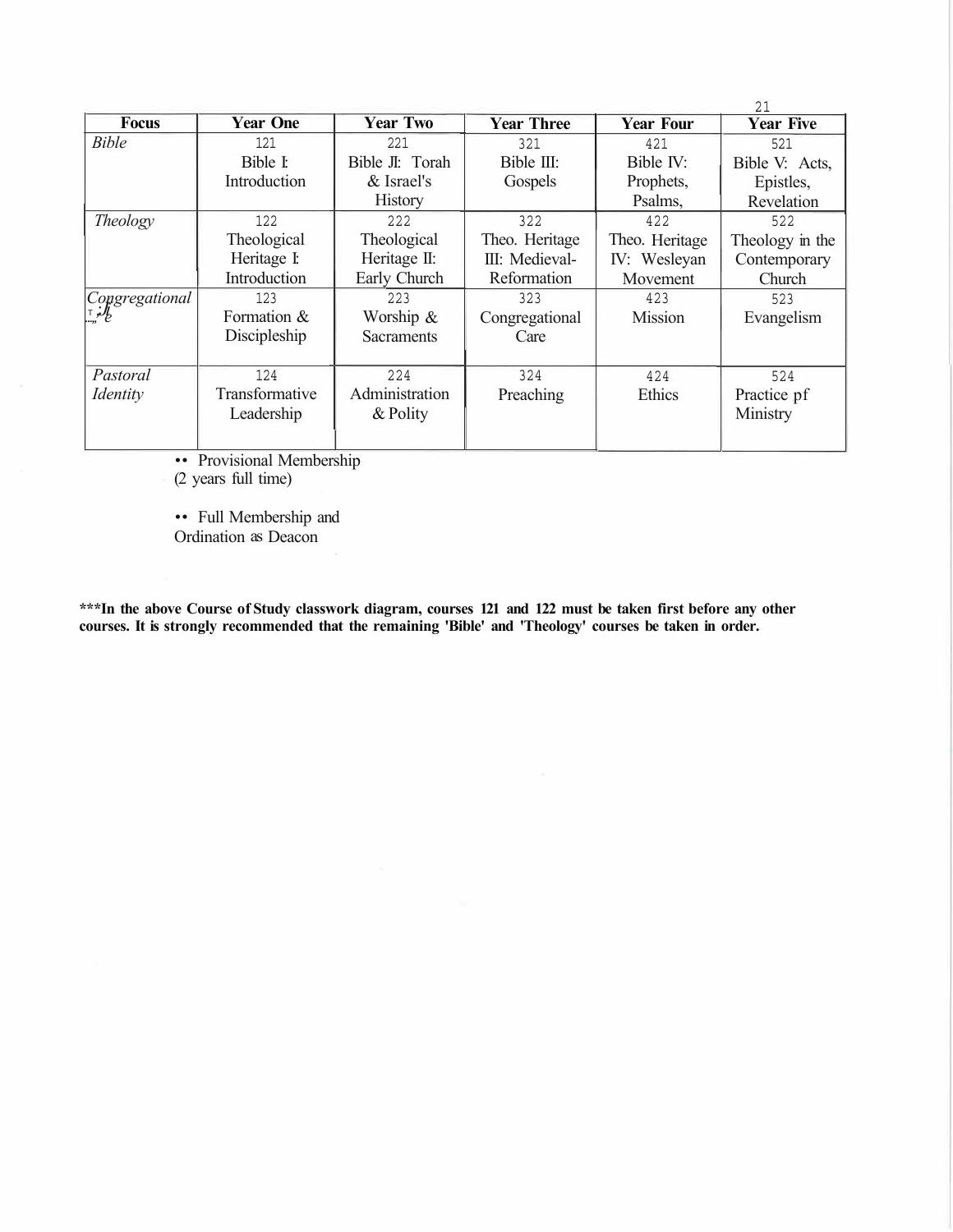Advanced Course of Study Description - per the General Board of Higher Education & Ministry

The Advanced Course of Study is a curriculum that enables a local pastor to meet the educational requirements for provisional membership, full conference membership, and ordination as an elder in The United Methodist Church. Advanced Course of Study must include completion of the Basic Graduate Theological Sh1dies.

It consists of32 semester hours of graduate theological sh1dy or its equivalent as determined by the General Board of Higher Education and Ministry. These shall include the areas of evangelism, and United Methodist history, doctrine and polity.

Local pastors who complete the requirements of the Course of Study may continue their preparation for conference membership and ordination as an elder through an Advanced Course of Sh1dy program. The *2016 Discipline* requires that local pastors who seek ordination through advanced shldies:

- 1. Complete 4 years of full-time service or the equivalent;
- 2. complete a bachelor's degree f <sup>r</sup>om a college or university recognized by the University Senate, or in some instances, for missional purposes, a minimum of sixty (60) semester hours of Bachelor of Arts credit (see i.324.3 for complete information);
- 3. complete the five-year Course of Sh1dy, of which no more than½ of the courses may be taken by correspondence or Internet; up to  $\frac{1}{2}$  of COS may be on line courses; OR complete an equivalent program of sh1dy embedded in an undergraduate degree at a UM-related college or university;
- 4. complete thirty-two semester hours of graduate theological sh1dy offered by a seminary recognized by the University Senate or its equivalent as determined by the General Board of Higher Education and Minish-y. These shall include the areas of evangelism and United Methodist history, doctrine, and polity Ci!324.6).

A candidate may request that work completed at a recognized school of theology be evaluated by the Division of Ordained Ministry for transfer to the Course of Sh1dy curriculum. The request for this evaluation should come from the annual conference Board of Ordained Ministry, and grade reports or transcripts must be supplied. Contact the Director of Ministerial Services for more information.

No credit is recognized in the Course of Shldy for work completed on the undergraduate level. However, some graduate sh1dies in counseling, business, and education may be applied to the Course of Sh1dy. Graduate transcripts must be sent to the Division of Ordained Minish·y for evaluation before such credit may be granted. Contact the Director of Ministerial Services for more information.

Seminary courses in United Methodist doctrine, polity, and history must be included in the thirty-two semester hours of graduate theological sh1dy required for conference membership and ordination as an elder. These courses may be taken at an approved school of theology or through the independent sh1dy program of the Division of Ordained Ministry.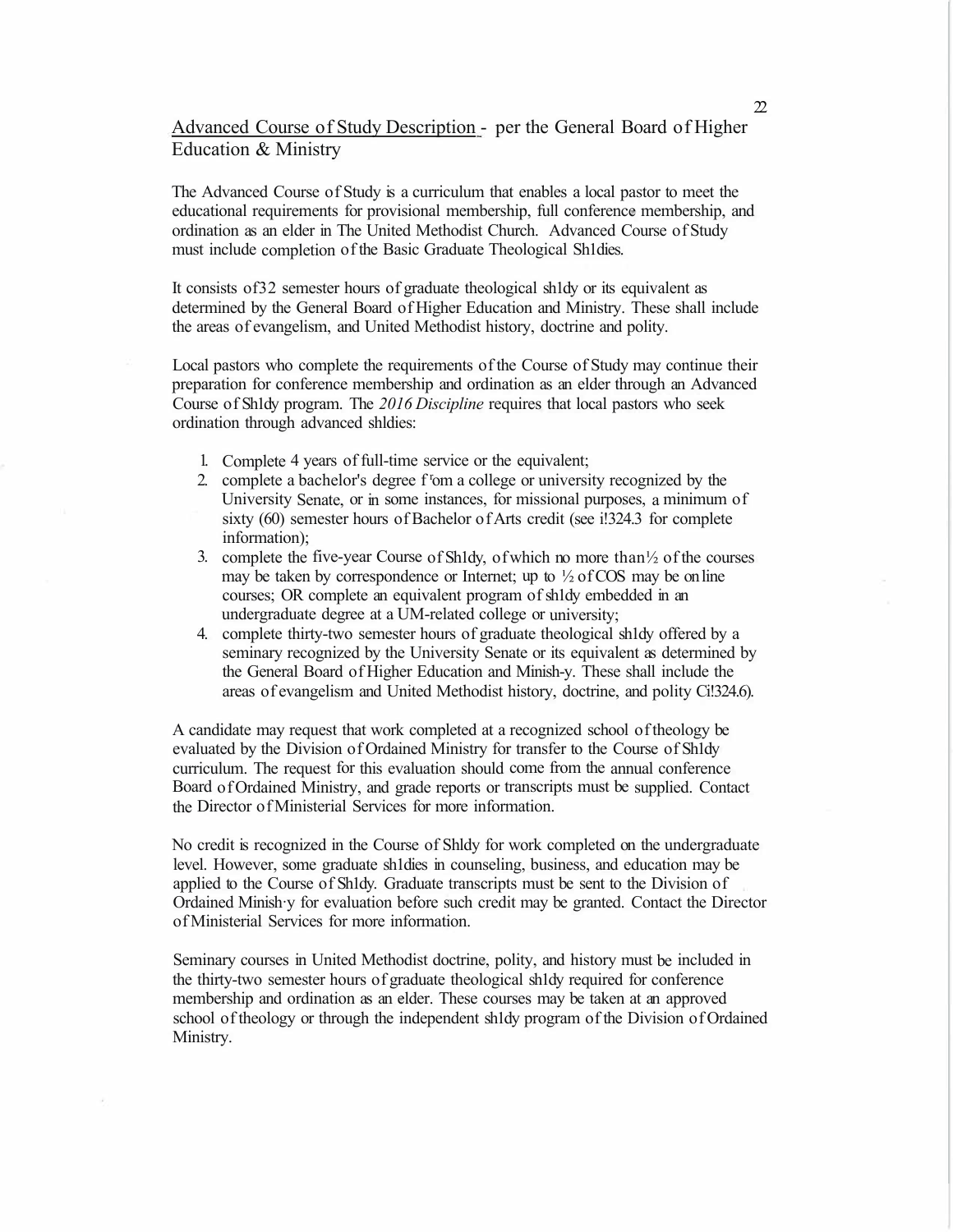## **Is God Calling me to Licensed/Ordained Ministry?**

**The process to become a Certified Candidate will help you and the Church discern how God is calling you. Whether you are pursuing Licensed or Ordained Ministry, the first step is to become a Certified Candidate.**

**Prior to attending the Candidacy Retreat, you will have to complete your online work at umcares.org, all forms and pay required fees.**

**You will find all forms and information mentioned below in the Candidacy Retreat Welcome Packet that Erika Glawson at the Ministerial Office will send you about 8 weeks prior to the retreat.**

## **Beginning your Call**

-Read and discuss The Christian as Minister and Ministry Inquiry Process with your Minister. You can order these books at www.cokesbury.com

- Must have been a member of UMC church (or another recognized United Methodist ministry setting, such as a campus ministry) for one year immediately preceding candidacy application, including a year of service in some form of leadership.

-Send an email/letter to your District Superintendent, including a statement about your call, stating that you would like to begin the candidacy process. Often, your DS will arrange to meet with you in person as well. Once you have met with your DS and He/She has approved you, Erika Glawson will get notified and you will be added to the approved candidate list and will receive by email a Candidacy Welcome Packet with all information regarding work and fees required.

## **Paperwork**

Complete the following forms included in your Candidacy Phase of Passage UMC:

- Candidacy Retreat Application Form
- Background Check Authorization Form- \$80 Fee for FL residents and \$50 Fee for AL residents
- UMC Form 114-Disclosure Form (This form requires Notarization)
- Psychological Test Contact Information Form
- Candidate Personal History and Biographical Form- This form is part of your Psychological Assessment. After your (MAS) receives this information and the results of the assessments you have already completed, He/She will contact you to schedule your interview. **Respond immediately to their phone calls.**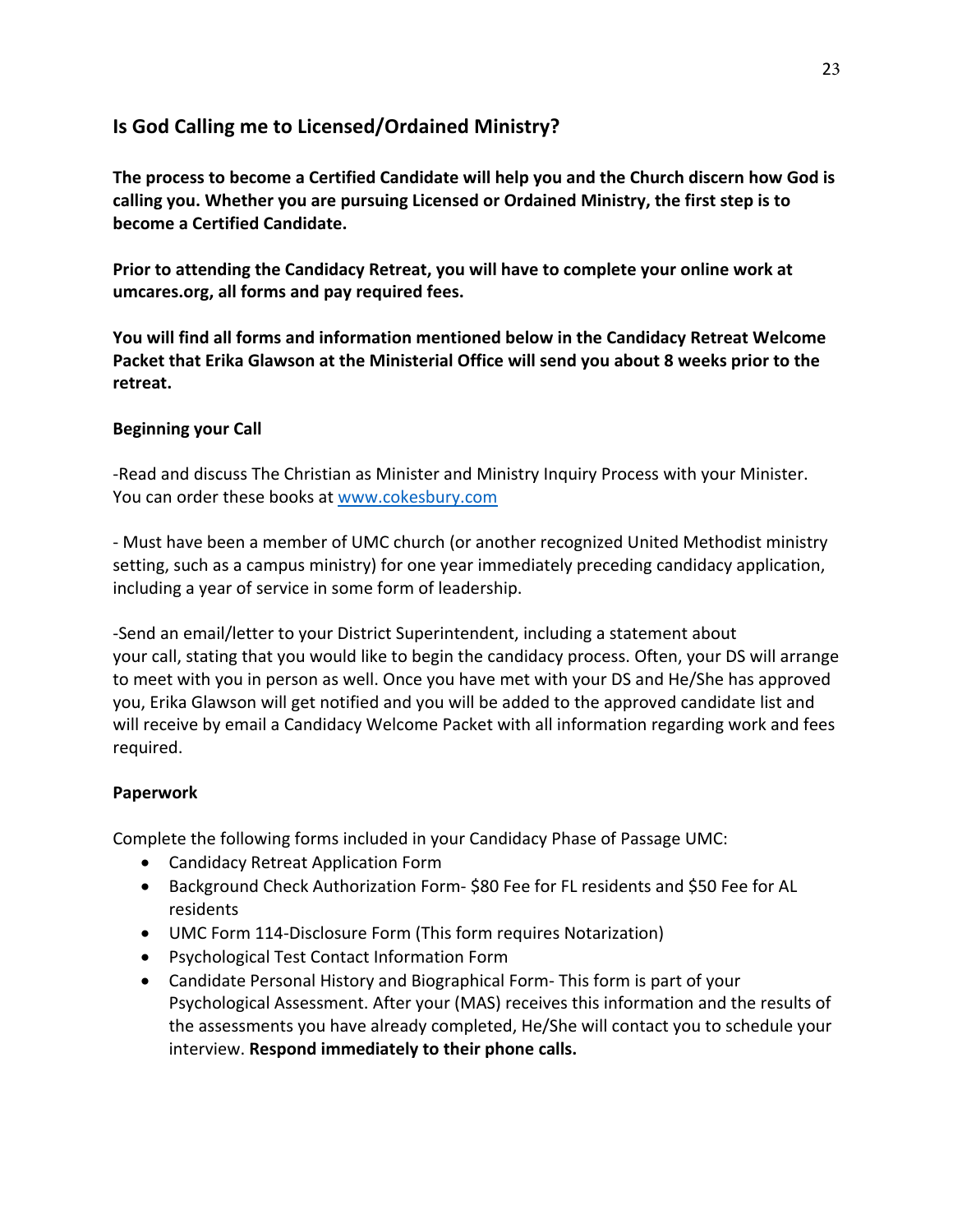## **Online Work**

You will receive an email invitation from Passage UMC to create a log in in order to access your candidacy phase where you will need to complete your online work. The last step is the EM360 and this step requires references from other people on your behalf. Please make sure to work on this at your earliest convenience to avoid delays on your track.

You will be assigned to Rev. Jenni Hendrix as your advisor while you move through this process prior to the retreat. Later you will be assigned a mentor/mentors as part of a candidacy mentoring group. You will receive your group mentor's name and contact information at the retreat.

## **Fees**

- \$250 Psychological Assessment, Background Check and Credit Check Fee
- \$100 Administrative Guidebook Fee (paid at Passage UMC to GBHEM in Nashville)

You can now pay your fees using your debit/credit card in the link included below: **https://www.shelbygiving.com/App/Form/648ceb8a-eb2a-4f72-966f-75c50366ae2a**

You can also mail a check payable to the AWF Conference marked "Psychological Assessment" to the Office of Ministerial Services, 4719 Woodmere Blvd. Montgomery, AL 36106. If finances are a concern and you will not be able to pay this amount by the deadline, please contact us to work out a payment plan.

## **At the Candidacy Retreat (January-Winter Retreat and July-Summer Retreat)**

Complete Psychological Assessments (MMPI, Incomplete Sentences and 16PF)

## **Following the Candidacy Retreat (January – April or July – October)**

- Meet with your candidacy mentoring group for six sessions (you may make up a missed session individually with your mentor, and you may not miss more than two sessions)
- High School degree or equivalent is required at this point.
- You will be contacted by the Ministerial Assessment Specialist (Dr. Don Winslett/Rev. Allison Posell), to make your appointment to discuss your Psychological Assessment results. Let your mentor know when this appointment has been completed.
- Request interview from your Church's Staff Parish Relations Committee (or equivalent); provide written statement of call and responses to questions in ¶ 310 (Book of Discipline 2016) ahead of time, along with any other information the Committee requests.
- Request approval by your Church's Charge Conference (or equivalent).
- Mentor writes mentor report and sends it to DCOM Registrar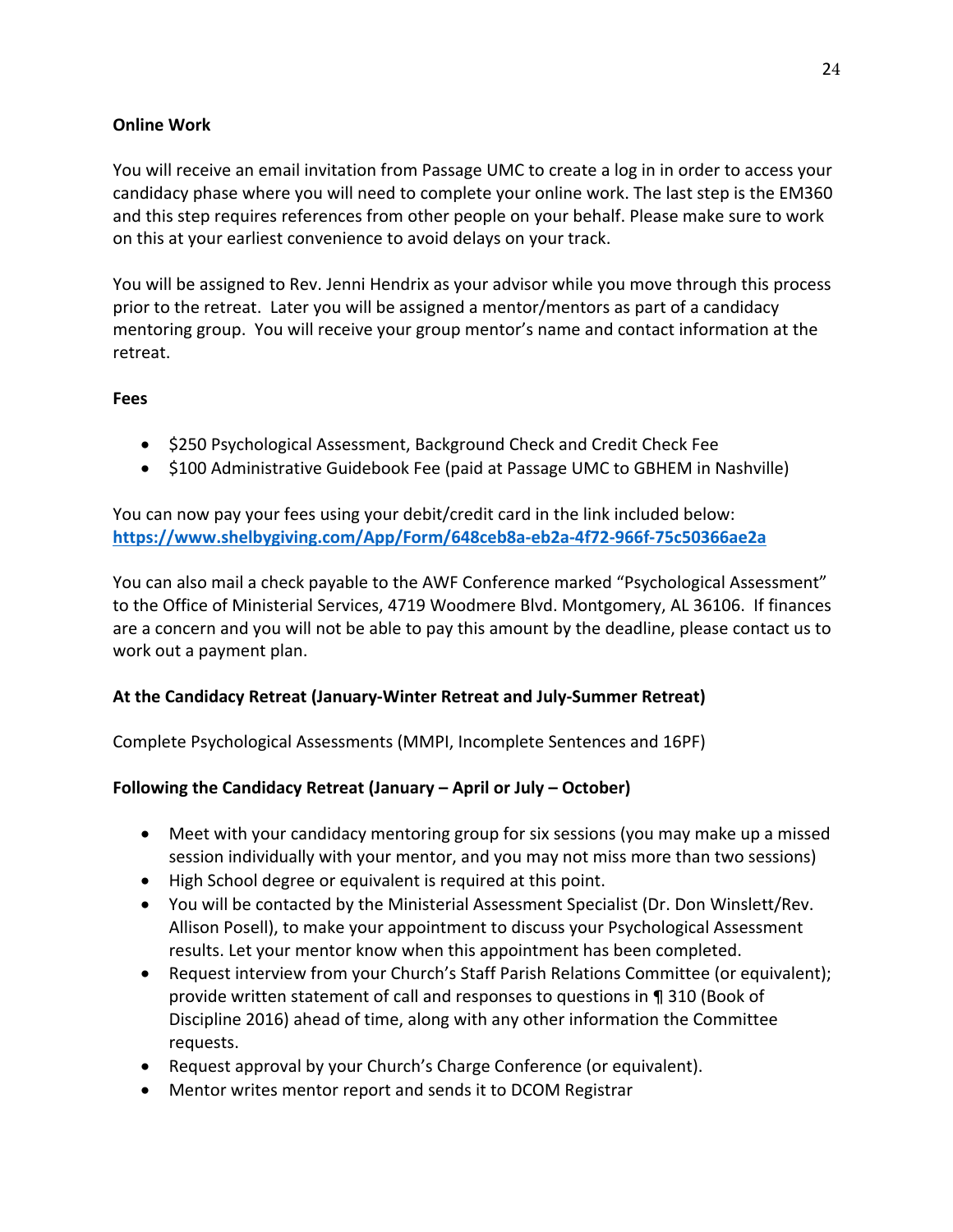- Continue to mark off tasks on Passage UMC as they are completed.
- Complete and prepare the following for your Certification interview with the District Committee on Ministry. **Bring these items to your interview: -Copy of your Psychological Report -Medical Report -Charge Conference Approval Form (Download from www.awfumc.org/ministerialservices if not already completed at Charge Conference) -Mentor's report (you do not need a copy, just make sure to confirm with your mentor that this form has been sent in prior to your interview) -Responses to ¶ 311.2 and any other information requested by your DCOM.**

## **District Committee on Ministry Interview (March-April or October-November)**

- The Committee may vote "Continue," which means that you will not be Certified at this time, and instead continue in your present status as a candidate.
- The Committee may vote "Certify," which means that you will become a Certified Candidate.
- The Committee may vote "Discontinue," which would discontinue you from the process.
- The Committee may assign you contingencies.

Please remember you can always contact the Erika Glawson at the Office of Ministerial Services and your mentor if you have any questions at any time.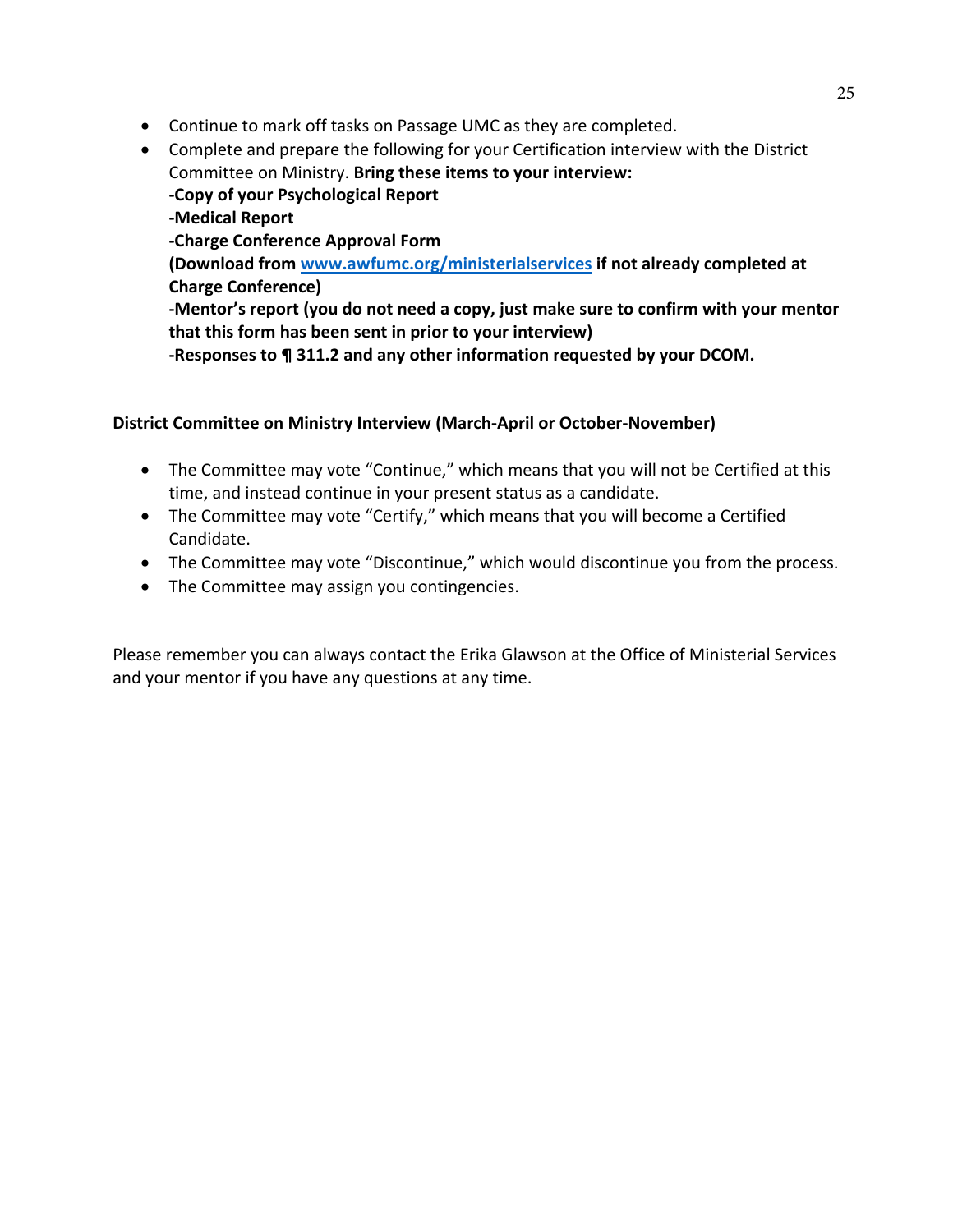## Candidacy Process for Licensed or Ordained Ministry Alabama-West Florida Conference

| Name: | Mentor(s): |
|-------|------------|

All forms needed for candidacy are located at www.awfumc.org/ministrialservices

## Please keep copies of all your candidacy work.

| <b>Inquiring Candidate</b>                                        | Date Completed |
|-------------------------------------------------------------------|----------------|
| 1. Read and discuss The Christian as Minister with your pastor or |                |
| respective clergy person. This book is available from             |                |
| Cokesbury.com (¶ 310)                                             |                |

| <b>Declaring Candidacy</b>                                                                                                                                                                                            | Date Completed |
|-----------------------------------------------------------------------------------------------------------------------------------------------------------------------------------------------------------------------|----------------|
| 1. Be a member in good standing of the UMC or a baptized<br>participant of a recognized UM Campus Ministry or other UM<br>ministry setting for at least one year immediately preceding<br>application.<br>(¶ 310.1 a) |                |
| 2. Candidate shall have graduated from an accredited high school or<br>received a certificate of equivalency. Official HS transcript, GED<br>certificate or college transcript required.                              |                |
| 3. Apply to the DS in writing requesting admission to the candidacy<br>process. Include a statement of call. (¶ 310.1 b)                                                                                              |                |
| DS will officially 'invite' candidate to begin the candidacy process.<br>4.                                                                                                                                           |                |
| Candidate will complete Candidacy Retreat Application and<br>5.<br>paperwork on Passage UMC. Candidate will also be assigned Rev.<br>Jenni Hendrix as their Advisor.                                                  |                |

| <b>Candidacy Process</b>                                             | Date Completed |
|----------------------------------------------------------------------|----------------|
| 1. Candidate receives email via Passage UMC to set up profile. There |                |
| is a one-time \$100 admin fee payable online through Passage         |                |
| UMC.                                                                 |                |
| Candidate will be assigned Mentors in Passage UMC.<br>2.             |                |
| 3. Candidate completes all forms under the Phase of Candidacy by     |                |
| the deadline given prior to the retreat:                             |                |
| 1. Candidacy Retreat Application Form                                |                |
| Background and Credit Check Authorization Form<br>2.                 |                |
| UMC Form 114- Candidate's Disclosure Form (notarized)<br>3.          |                |
| Psychological Test Contact Information Form<br>4.                    |                |
| 5. Candidate Personal History and Biographical Form                  |                |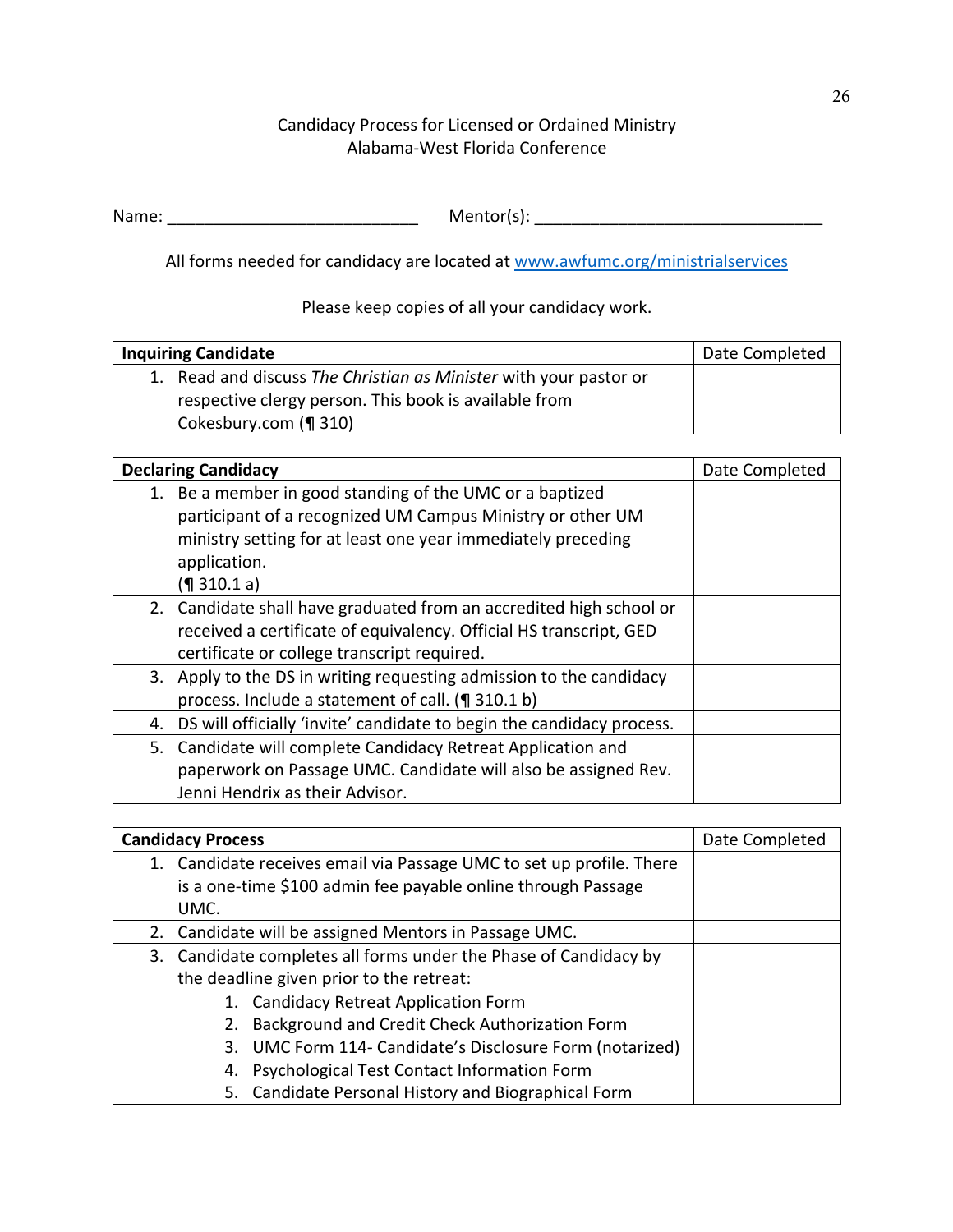|    | 4. Candidate pays \$250 fee to the Office of Ministerial Services for |  |
|----|-----------------------------------------------------------------------|--|
|    | the Psychological Testing, Background Check and Credit Check at:      |  |
|    | https://www.shelbygiving.com/APP/Form/648ceb8a-eb2a-4f72-             |  |
|    | 966f-75c50366ae2a                                                     |  |
| 5. | Candidate adds their Written Statement of Call and written            |  |
|    | response to paragraph 310.2ai-vi                                      |  |
|    | 6. Candidate attends the Candidacy Retreat (January or July). At the  |  |
|    | Retreat, the psychological assessments will be given. Candidate       |  |
|    | will be contacted by their Ministerial Assessment Specialist (MAS)    |  |
|    | to schedule an interview and discuss the psychological assessment     |  |
|    | results.                                                              |  |
|    | 7. Candidate will meet with Mentoring Group for 6 sessions.           |  |
|    | 8. Candidate will request a meeting with their Staff/Pastor Parish    |  |
|    | Relations Committee at local church. If coming through a Campus       |  |
|    | Ministry please contact DS and DCOM to determine alternate            |  |
|    | interview group.                                                      |  |
|    | The S/PPRC will consider the Candidate's Written Statement of         |  |
|    | Call and answers to Wesley's Historical Questions (¶ 310.2a.i-vi)     |  |
|    | and vote on approval of the Candidate (¶ 310.1d)                      |  |
|    | 9. Candidate then requests approval by the Church's Charge            |  |
|    | Conference. Candidate will meet with the Charge Conference (or        |  |
|    | other body as determined by your DS and DCOM) and Charge              |  |
|    | Conference will vote for Candidate's approval by a written ballot.    |  |
|    | Candidate must have a 3⁄4 approval (¶ 310).                           |  |
|    | Form 104 is to be completed and uploaded into Passage UMC.            |  |
|    | 10. Mentor completes Mentor Report and uploads to Passage UMC.        |  |
|    | 11. Prepare for DCOM interview and complete the Medical Summary       |  |
|    | Form and upload to Passage UMC if not already done.                   |  |
|    | It is the Candidate's responsibility to make sure that the            |  |
|    | Registrar of the DCOM has received these materials 2 weeks            |  |
|    | prior to the interview. You can find the list of Registrars for       |  |
|    | DCOMs under the Ministerial Services page at AWFUMC.org               |  |

The local church is encouraged to assist candidates with the expenses of candidacy.

Candidates may be asked to provide other information (if requested by the DCOM) for determining gifts, evidence of God's grace, fruit, and demonstration of the call to licensed or ordained ministry.

Candidate will agree for the sake of the mission of Jesus Christ in the world and the most effective witness of the gospel, and in consideration of their influence as clergy, to make a complete dedication of themselves to the highest ideals of the Christian life as set forth in ¶102-104, 160-166 (¶310.2d).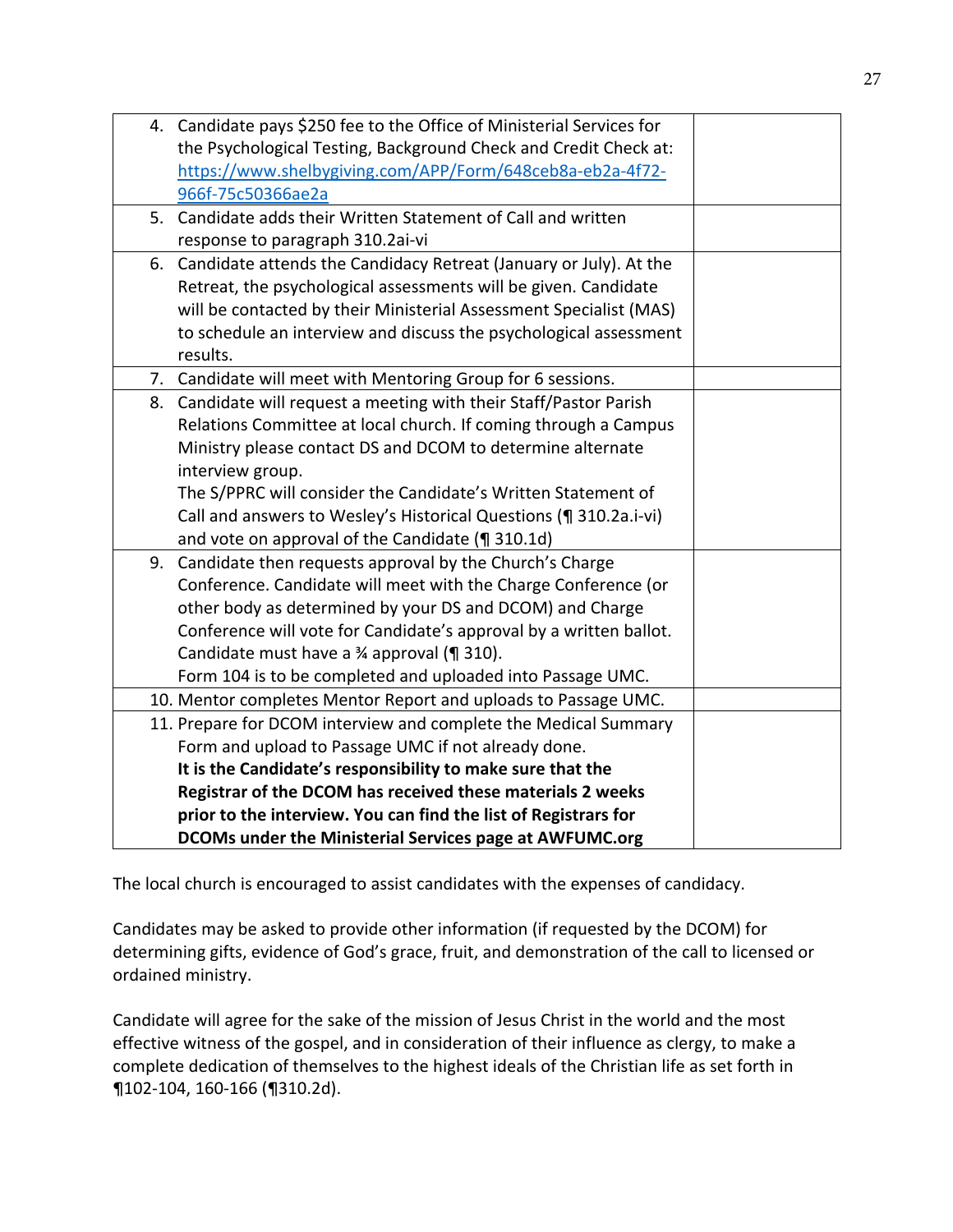|    | <b>Certification Interview</b>                                                     |  |
|----|------------------------------------------------------------------------------------|--|
|    | 1. Following a successful completion of the Candidacy Retreat and a                |  |
|    | favorable recommendation by the mentor, the Candidate is ready                     |  |
|    | to meet with the DCOM for certification.                                           |  |
|    | Your Passage UMC Candidacy Phase must be complete prior to                         |  |
|    | this meeting.                                                                      |  |
|    | 2. Candidate notifies their DCOM Chair that he/she requests a                      |  |
|    | meeting with the DCOM for approval as a Certified Candidate.                       |  |
|    | 3. The Candidacy Mentor may be present as a support and a                          |  |
|    | listening ear in the interview but will refrain from participating.                |  |
|    | 4. Approval by a written ballot with a $\frac{3}{4}$ majority vote is required for |  |
|    | recommendation.                                                                    |  |
| 5. | DCOM Registrar or Chair will send a copy of the Action Outline to                  |  |
|    | the Director of Ministerial Services and the Candidate (or let the                 |  |
|    | candidate know in some other way).                                                 |  |
| 6. | Once voted upon (certified or delayed) the DCOM Registrar will                     |  |
|    | upload all the materials used, including the Psychological                         |  |
|    | Assessment, into eBridge.                                                          |  |
|    | 7. Upon certification, the Candidate should be encouraged by the                   |  |
|    | DCOM to attend a United Methodist Seminary (¶ 310.2) and to                        |  |
|    | apply for Ministerial Education Funds with the Office of                           |  |
|    | Ministerial Services.                                                              |  |

| <b>Continuing Certified Candidacy</b> | Date Completed                                                     |  |
|---------------------------------------|--------------------------------------------------------------------|--|
|                                       | 1. Candidate meets with the DCOM annually for continued            |  |
|                                       | recommendation.                                                    |  |
|                                       | 2. Candidate continues to make progress in seminary or COS studies |  |
|                                       | and submits copies of transcripts to DCOM annually.                |  |
|                                       | Those in seminary should submit a copy of their transcripts to the |  |
|                                       | Director of Ministerial Services annually.                         |  |
|                                       | 3. Charge Conference recommendation in file annually.              |  |

| <b>Becoming a Local Pastor</b>                                      | Date Completed |
|---------------------------------------------------------------------|----------------|
| 1. Certified Candidate must be approved by DCOM, the DS, and be     |                |
| projected to receive an appointment to attend licensing school.     |                |
| 2. Candidate must attend Licensing School in April to be appointed. |                |
| 3. Candidate must have an up-to-date (5 years) Medical Report.      |                |
| 4. Candidate will meet annually with DCOM. (Jan-Feb)                |                |
| 5. Candidate will be assigned to and participate in a Local Pastor  |                |
| Mentor Group and turn in the Annual Local Pastor Mentor Report.     |                |
| 6. Candidate will make progress in Course of Study.                 |                |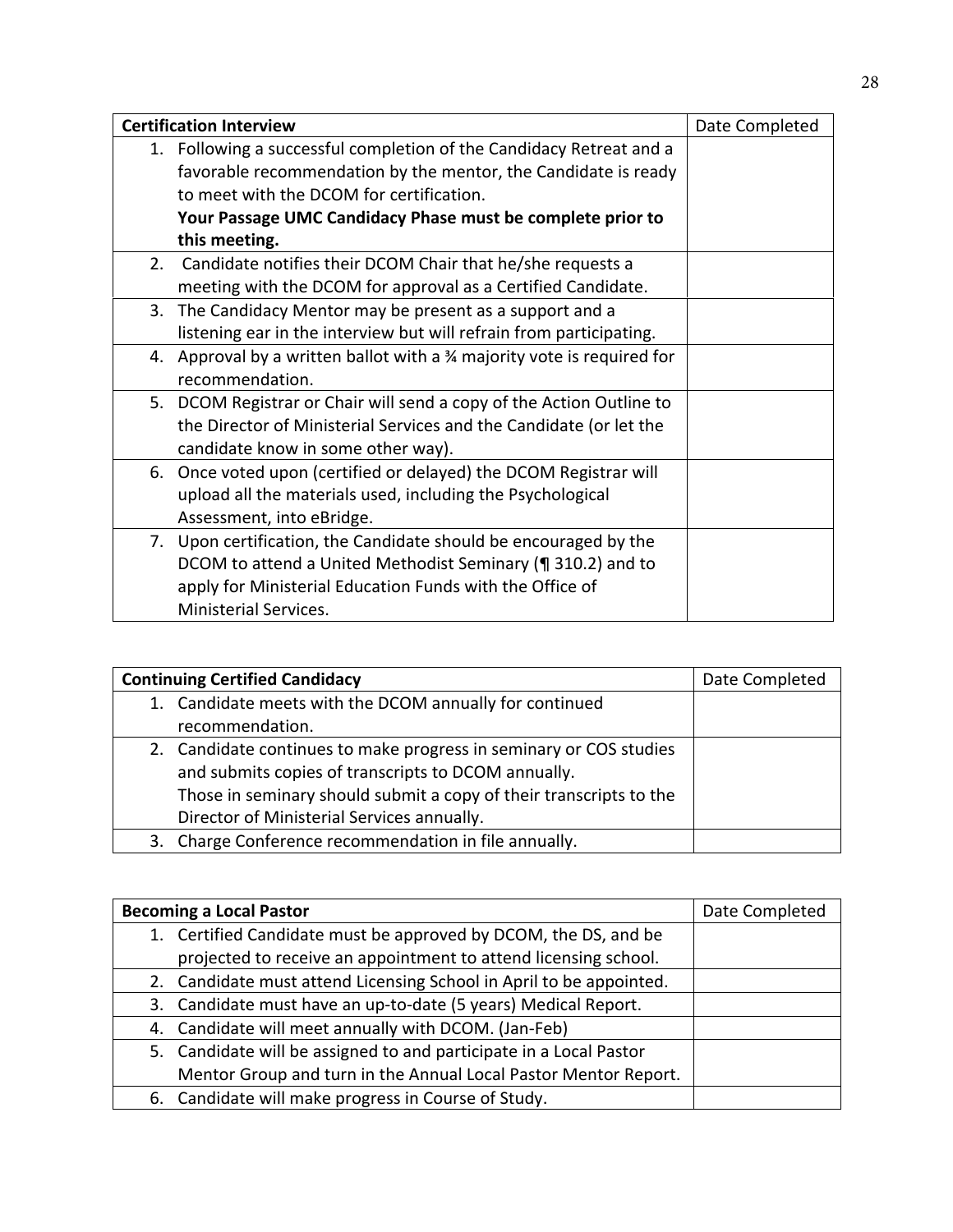| <b>Becoming Commissioned (Provisional Membership)</b> | Date Completed                                                                                                                                                                                                                                                    |  |
|-------------------------------------------------------|-------------------------------------------------------------------------------------------------------------------------------------------------------------------------------------------------------------------------------------------------------------------|--|
|                                                       | 1. Must be a Certified Candidate for one year, minimum of 12 years<br>(without being under appointment).                                                                                                                                                          |  |
| 2.                                                    | Request a DropBox from Erika Glawson (Erika@awfumc.org) by<br>May $15th$ .                                                                                                                                                                                        |  |
|                                                       | 3. Participate in the Mentoring Program (3 monthly meetings in June,<br>July and August) for those applying to Provisional Membership.<br>** This is not mandatory, but is highly encouraged.                                                                     |  |
| 4.                                                    | Complete all Education Requirements.                                                                                                                                                                                                                              |  |
| 5.                                                    | Complete an up-to-date Medical Form (5 years) and Pscyhological<br>Assessment (3 years).                                                                                                                                                                          |  |
| 6.                                                    | Seek approval from your DCOM to apply for Provisional<br>Membership.                                                                                                                                                                                              |  |
|                                                       | 7. Make an application to Provisional Membership to the Board of<br>Ordained Ministry. Application/Packets are due by September 15 <sup>th</sup><br>each year and available at AWFUMC.org on the Ministerial<br>Services Page under Commissioning and Ordination. |  |
| 8.                                                    | Meet with the Board of Ordained Ministry for an interview and<br>approval.                                                                                                                                                                                        |  |
| 9.                                                    | Elected to Provisional Membership by Clergy Session.                                                                                                                                                                                                              |  |
|                                                       | 10. Commissioned to ministry as a Provisional Member.                                                                                                                                                                                                             |  |

| <b>Becoming Ordained (Full Connection)</b> |                                                                     | Date Completed |
|--------------------------------------------|---------------------------------------------------------------------|----------------|
|                                            | 1. Serve 2 consecutive years of full time (or equivalent) in an     |                |
|                                            | approved ministry setting, under appointment.                       |                |
|                                            | 2. Participate in Residency in Ordained Ministry Group for 2 years. |                |
|                                            | This requires complete participation in all RIOM, meetings, events  |                |
|                                            | and other experiences.                                              |                |
|                                            | 3. Provisional Members have 8 years to come into Full Connection    |                |
|                                            | (leave time included).                                              |                |
|                                            | 4. Make an application for Full Connection to the Board or Ordained |                |
|                                            | Ministry. Request a DropBox with Erika Glawson in the Office of     |                |
|                                            | Ministerial Services (Erika@awfumc.org)                             |                |
|                                            | 5. Meet with the Board of Ordained Ministry for interviews and for  |                |
|                                            | an approval or delay vote.                                          |                |
| 6.                                         | Election to Full Connection by Clergy Session.                      |                |
|                                            | Ordained to the Order of Elders or the Order of Deacons.            |                |

Note: All ¶ (paragraph) numbers refer to the *2016 Book of Discipline.*

For all questions, please contact the Director of Ministerial Services at Jenni@awfumc.org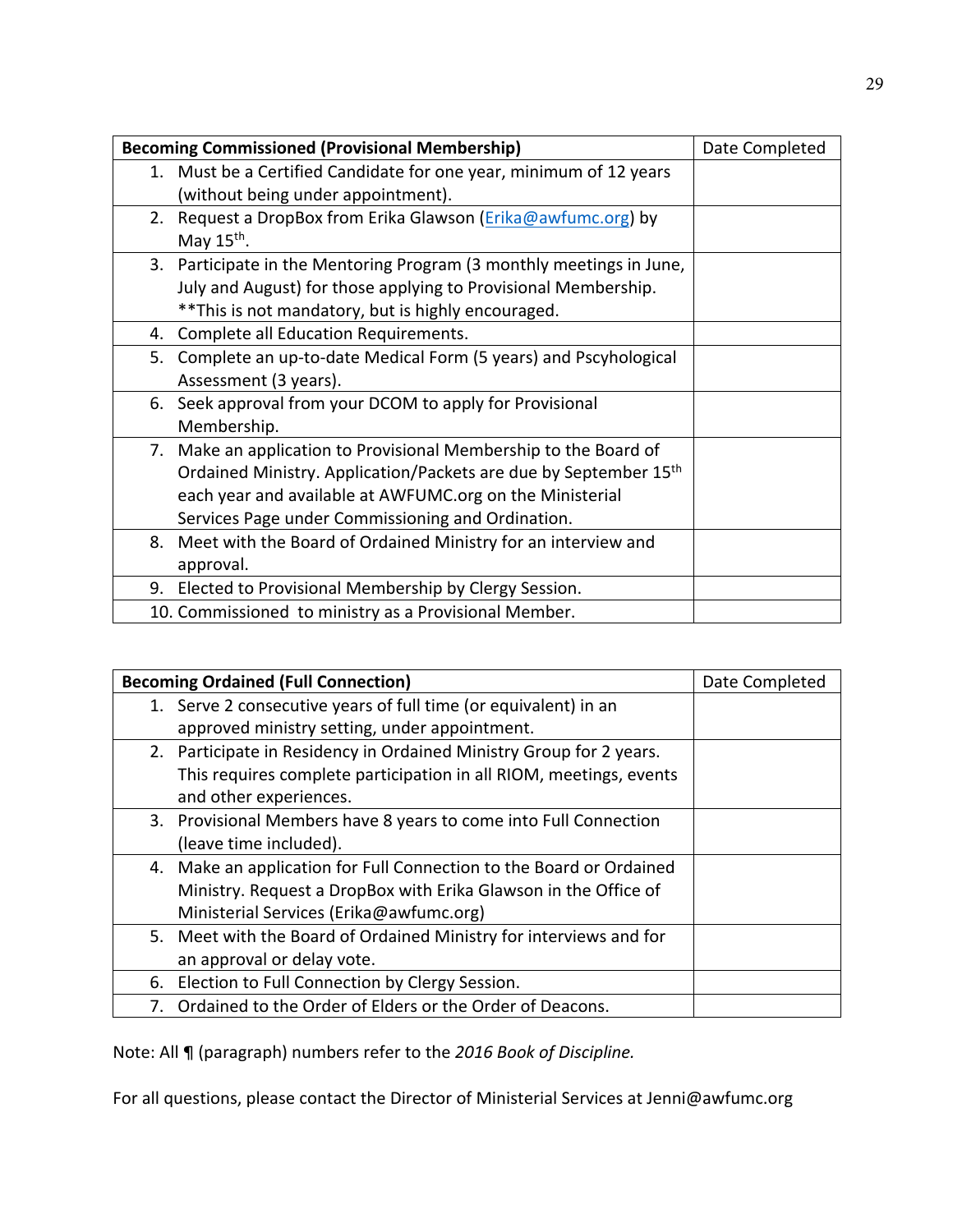Key Words to Know

1. Associate Member (,[321 - ,1323)

Conference relationship available to persons who have reached forty years of age, have served as full-time local pastors at least four years, completed the five-year Course of Study, studies for license as a local pastor, completed a minimum of sixty semester hours toward the Bachelor of Arts or an equivalent degree in a college or university listed by the University Senate. They must also be recommended by the DCOM and the conference Board of Ordained Ministry, declared their willingness to accept continuing full-time appointment and satisfied the conference regarding their physical, mental, and emotional health. Associate members who meet all the provisions of,[322.4 and **,J324.6** may apply to the Conference Board for Provisional and then Full Membership.

2. Group Candidacy Mentor

A deacon or cider in full connection or local pastor who has completed the Course of Study assigned to an Exploring Candidate to support and guide them through the candidacy process beginning with the Candidacy Retreat.

3. Professional Certification (certified)

The church's recognition that an individual has met the required standards for academic training, experience, and continuing study necessary to achieve and maintain professional excellence in an area of ministry such as Christian education, music, youth mini shy, evangelism, camp/retreat minislly, spiritual formation, older adult ministry, or church business administrator. Information and details about this process and these careers can be found at the General Board of Higher Education and Ministry website:

www.gbhem.org/certification/index.html. Information about the church business administrator process can be found at www.umacba.org.

4. Candidacy Certification (certified candidate) c,[310- **314)** 

Candidacy phase when requirements for Inquiring & Exploring Candidate are met. 5. Commissioning (conunissioned minister) **(,J325)** 

The credentialing of provisional deacons and elders. The act of the church that publicly acknowledges God's call and response, talents, gifts and training of the candidate. The church invokes the Holy Spirit as the candidate is conunissioned to be a faithful servant leader among the people, to lead the church in service, to proclaim the Word of God and to equip others for ministry.

6. Conference Iloard of Ordained Ministry (DOM) c,[635)

The body responsible for credentialing provisional/commissioned ministers, local pastors, and full connection deacons and ciders.

7. Course of Study

The basic theological education program of the Division of Ordained Ministry, General Board of Higher Education and Ministry. It is provided for thoscwho are licensed as local pastors who are unable to attend an approved seminary. Participants in the program should have completed candidacy for ordained ministry, the studies for license as a local pastor, and have been approved/recommended for license by the DCOM and Conference Board of Ordained Ministry.

#### 8. Deacon (,[328 - 331)

Persons called by God, authorized by the Church, and ordained by II bishop to a lifetime minishy of Word and Service to both the community and the congregation.